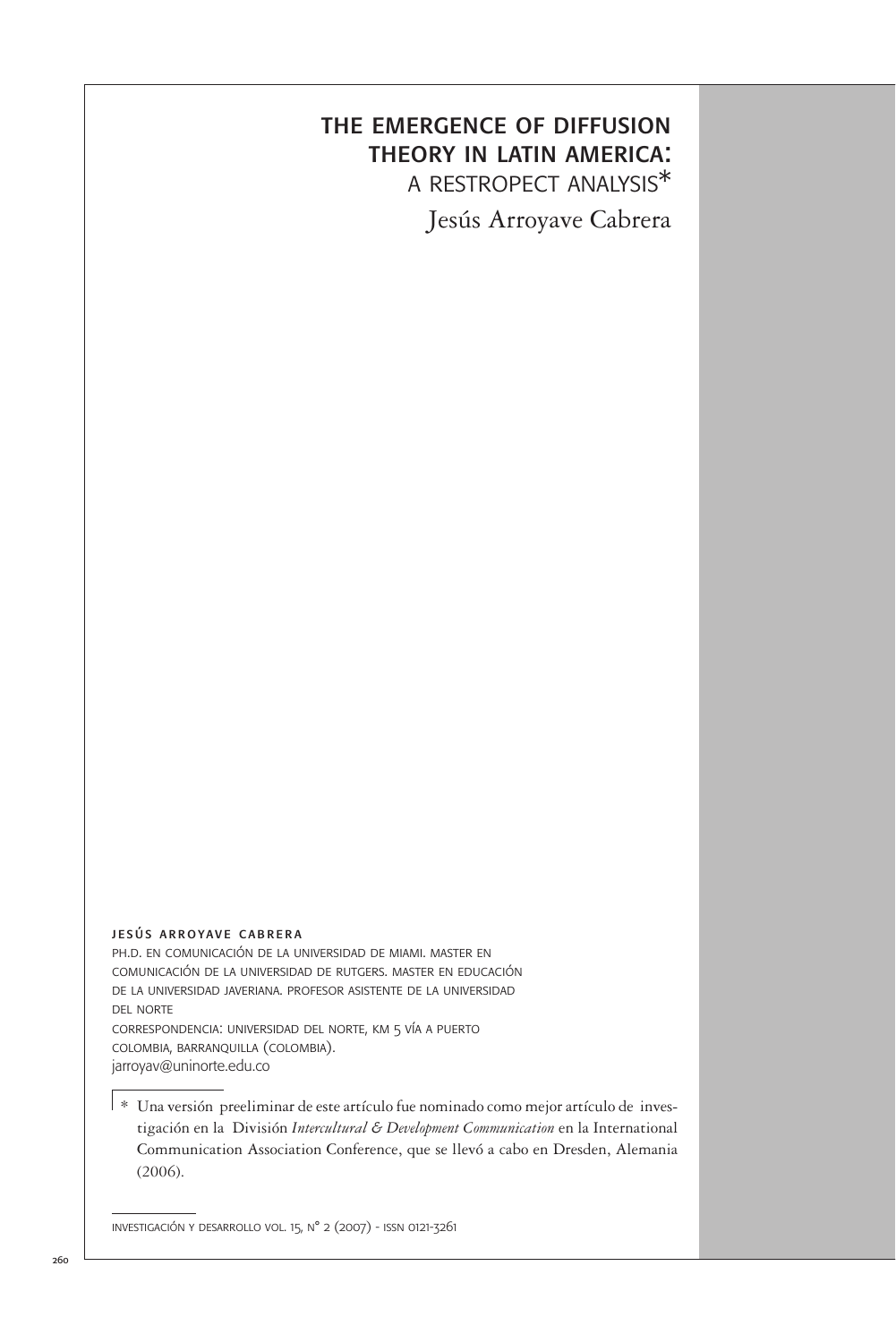# resumen

La difusión de innovaciones es una de las teorías más ampliamente estudiadas y aplicadas en diferentes contextos en todo el mundo. Sin embargo, no ha sido así en América Latina. La mayoría de la literatura relacionada con la difusión de innovaciones en el continente mantiene un enfoque crítico. El presente artículo analiza cómo los primeros estudios de difusión de innovaciones fueron conducidos y aplicados en América Latina. Cuatro tradiciones intelectuales que fueron muy importantes en la Academia Norteamericana (el paradigma dominante, la conceptualización linear de comunicación, la teoría de la modernización y la noción de los efectos poderosos) dejaron una huella en la teoría difusionista que guiaron su aplicación en una dirección muy particular en la región. No obstante, la aplicación de esta teoría en el continente parece haber dejado cierto estigma que ha mantenido alejado a los nuevos académicos de esta práctica y popular teoría.

palabras claves: Difusión de Innovaciones, paradigma dominante, modernización, América Latina.

#### **ABSTRACT**

*Diffusion of Innovation is one of the most widely studied and applied theories in different contexts all over the world. However, this is not the case in Latin American countries. Most of the literature that deals with Diffusion of Innovation maintains a critical approach. This paper reviews the way that earlier diffusionist studies were carried out and applied in Latin America. Four intellectual constructions that were pervasive in the mainstream American academy (the dominant paradigm, the linear conceptualization of communication, the modernization theory and the notion of powerful effect) left a mark on the earlier diffusion theory that guided its application in a concrete direction in the region. However, it seems that the application of the theory in the continent left a type of stigma that held new Latin American scholars away from this practical and popular theory.*

key words: *Diffusion of innovation, dominant paradigm, modernization, Latin America.*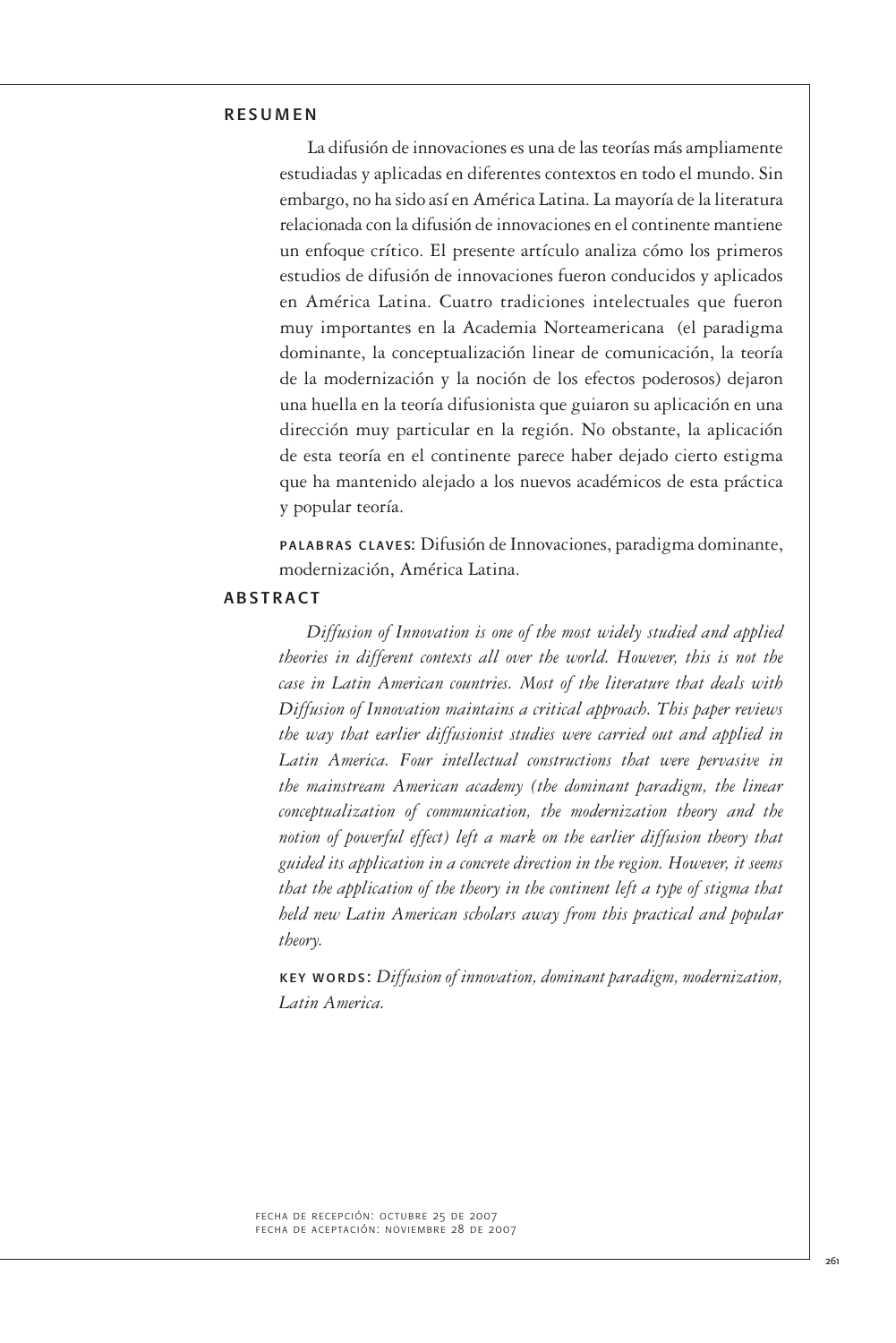#### **INTRODUCTION**

iffusion of innovations is one of the most widely studied and applied theories in different contexts all over the world. This theoretical model has been helpful not only in identifying the different stages that a particular innovation goes through, but also as a main theory in communication development. In fact, the diffusion model was the theory that shaped development research in the early 60's in the United States. The scope of this theory is so broad that research and application of this model can be found in such diverse areas as sociology, public health, geography, agriculture, marketing, education, and communication.

The literature about diffusion theory is abundant and diverse. The range of areas in which the theory is applied confirms its popularity: innovations in organizations (James, Wotring, & Forrest, 1995; Rice, 1993; Valente, 1995; Rice & Webster, 1998; Crawford & Strohkich, 2001); in newspapers and newsrooms (Niebauer, Abbot, Corbin & Neigergall, 2000; Heikinnen & Reese, 1986; Garrison, 2000, 2001); in adoption of new technology (Lin, 1994, 1998; Lin & Atkin, 1998. Nuendof & Atkin, 1998; Dutton, Rogers & Jun, 1987a.; Dutton, Rogers & Jun, 1987b; Dupagne, 1999). There is also an interesting body of research related to different criticism of the model (Havens, 1972; Grunig, 1971; Beltran 1974, 1975, 1976; Bordenave, 1976; Mattelart, 1997, 2001; Waisbord, 2001).

In spite of its popularity in the mainstream American academy –Rogers and Singhal (1996) claimed that there have been more than 5,000 diffusion studies published in different areas– one can barely find articles that apply some aspect of the theory in Latin America (Arroyave, 2003). Most of the literature that deals with Diffusion of Innovations maintains a critical approach (Beltran, 1974, 1975, 1976; Diaz Bordenave, 1976: Schenkel, 1981; Schmucler, 1989; Matellart, 2002; Catalan & Sunkel, 1992; Pereira, Bonilla & Benavides, 1998; Vargas, 2000). It seems that the way the theory was applied in its early stage in Latin America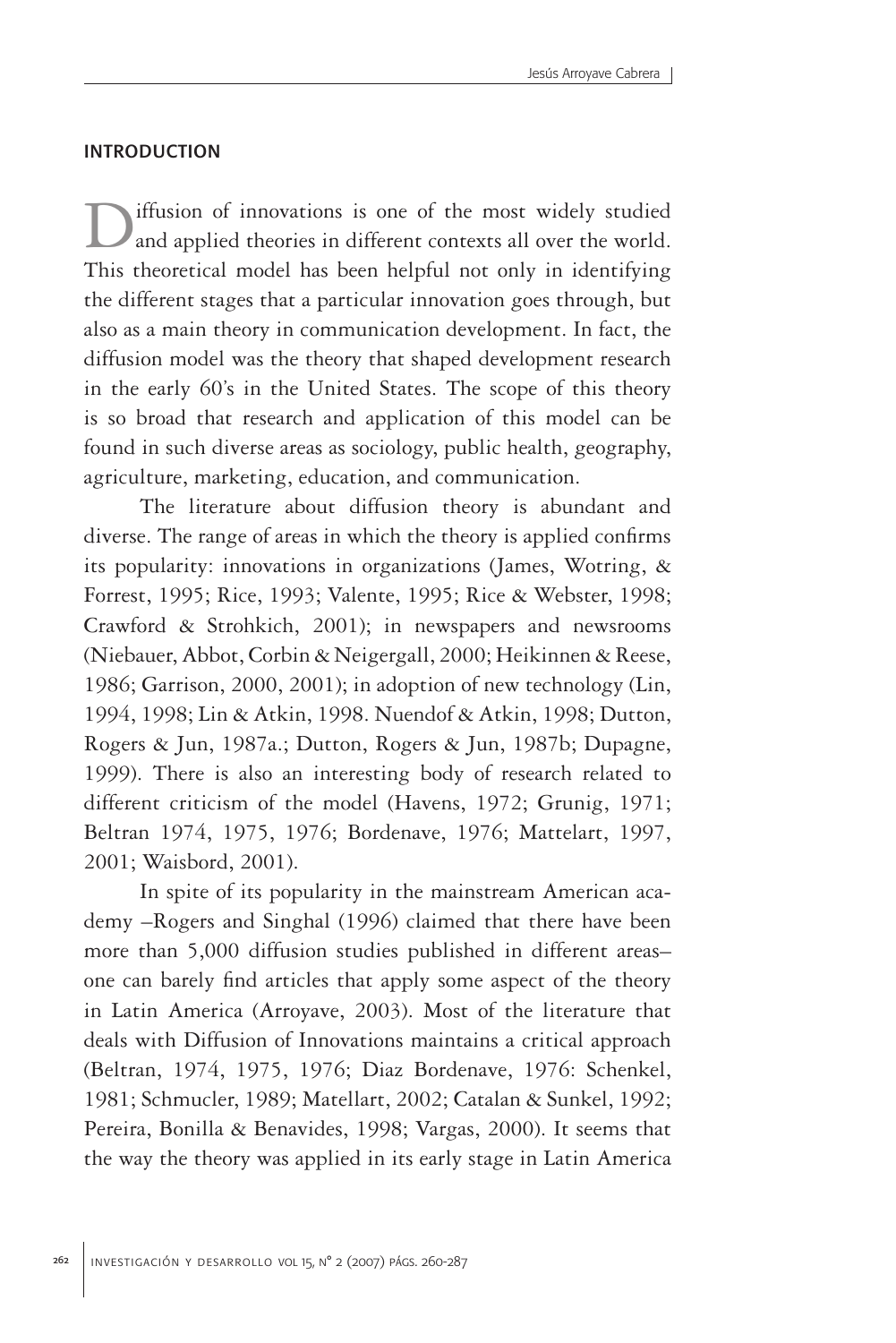was such that most of the scholars in the region developed a certain resistance to it. Most of the studies have criticized the conceptual component of the model, but until to now there have been no detailed reviews focused on the way those studies were carried out.

The purpose of this review is to analyze how the original assumptions of early diffusion theory had a particular impact on the way this theory was applied in Latin America. Intellectual constructions, such as the dominant paradigm in development, the modernization theory, the linear conceptualization of communication, and the notion of the powerful media effect, were so pervasive in the American academy that they left their mark on the earlier diffusion theory. This mark was reflected in many diffusion studies conducted in Latin America.

This study illuminates how these four conceptual constructions permeated most of the diffusion research in the region. In order to do so, first, the theoretical background of Rogers' original model is reviewed. Then empirical studies of diffusion research in Latin America are analyzed in light of these four theoretical constructions. Finally, some conclusions of the implication of this theoretical framework are addressed in the discussion section. The contribution of this paper to Diffusion of Innovations research lies in the analysis of empirical evidence that identifies how earlier paradigmatic ideas about communication and development shaped the first conceptualization of the Diffusion of Innovations theory.

# theoretical background of the early diffusion theory

Theoretical models are not expressed in a vacuum. They are strongly influenced by the group of concepts, notions, ideas and intellectual constructions of their time (Kuhn, 1970). Likewise, the social and economic context plays a fundamental role in the process of elaborating any particular conceptualization. By identifying paradigmatic ideas that circulate at a certain time, it is possible to get some insight to better understand a phenomenon.

It is in this context that it is possible to find the conceptual roots that help elaborate and refine Diffusion of Innovations theory.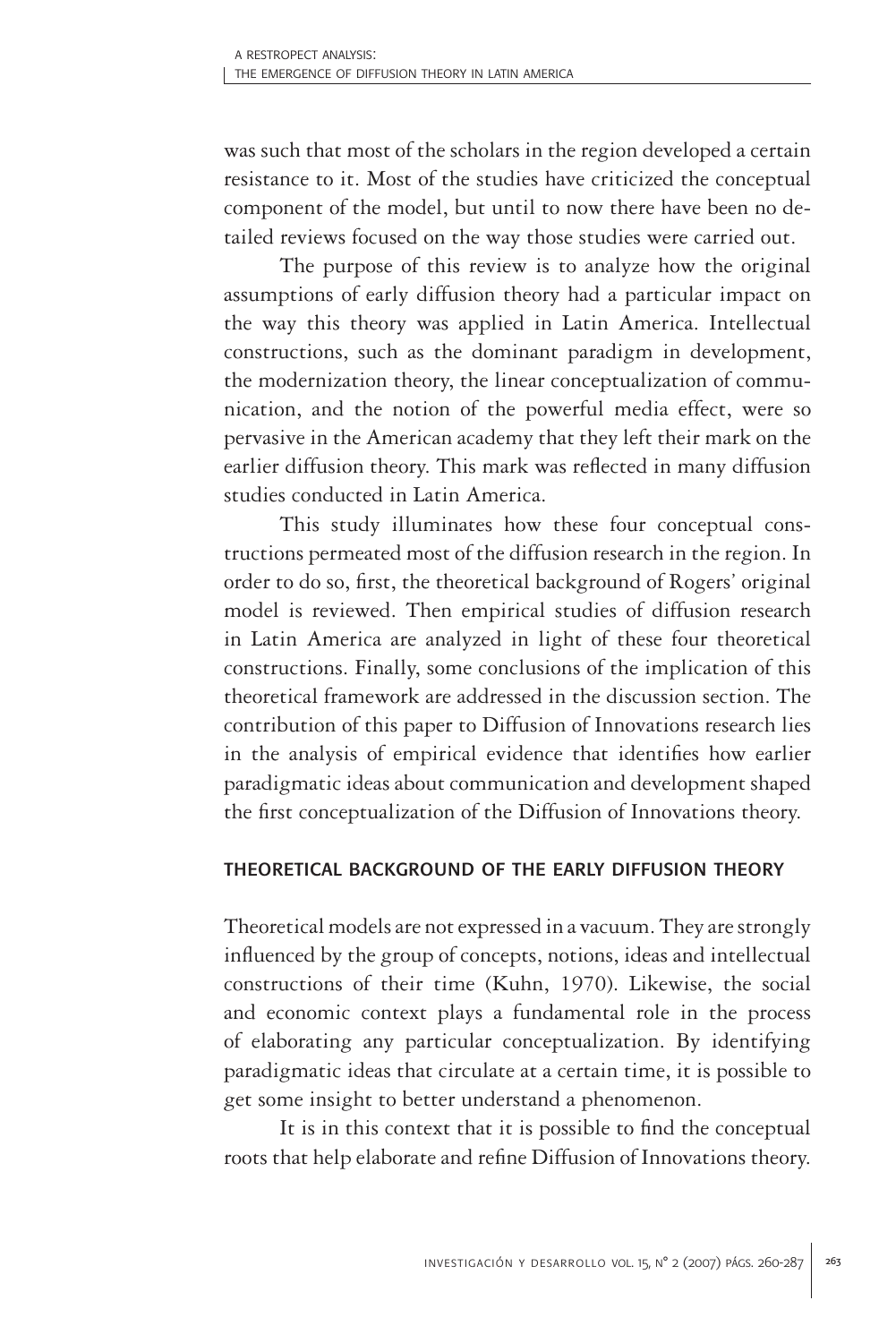Four intellectual constructions were fundamental in Rogers' earlier definition of diffusion. These constructions were a particular set of ideas about development frame within the capitalist/liberal model called the dominant paradigm, a particular conception of communication called the linear model of communication, an influential approach to development and economy of the 1950's and 1960's known as modernization theory, and a notion of powerful media effect called the *magic bullet theory* or the *hypodermic needle*. These four constructions left a particular mark on early diffusion theory that guided diffusion research in a concrete direction in Third World countries. Sometimes, this direction was misled and brought big and costly mistakes to particular regions. This section briefly elaborates on these four intellectual constructions that were so pervasive in most of the diffusion research.

# the dominant paradigm in communication development

The dominant paradigm has been characterized by four basic features (Rogers, 1976, 1983; Mowlana & Wilson, 1990). These are:

- 1. Economic growth through industrializatization and accompanying urbanization.
- 2. Capital-intensive technology mainly imported from the more developed nations and labor-saving technology mainly transferred from industrialized nations.
- 3. Centralized planning mainly by economist and financial experts, to guide and speed up the process of development.
- 4. Assertion that the causes of underdevelopment lay mainly within the developing nations, rather than in their trade or other external relationships with industrialized countries. The culture of developing nations was considered an obstacle to achieve the desired stage of development.

The dominant paradigm emerged in the liberal/capitalist model of development and it was based on the notion of moder-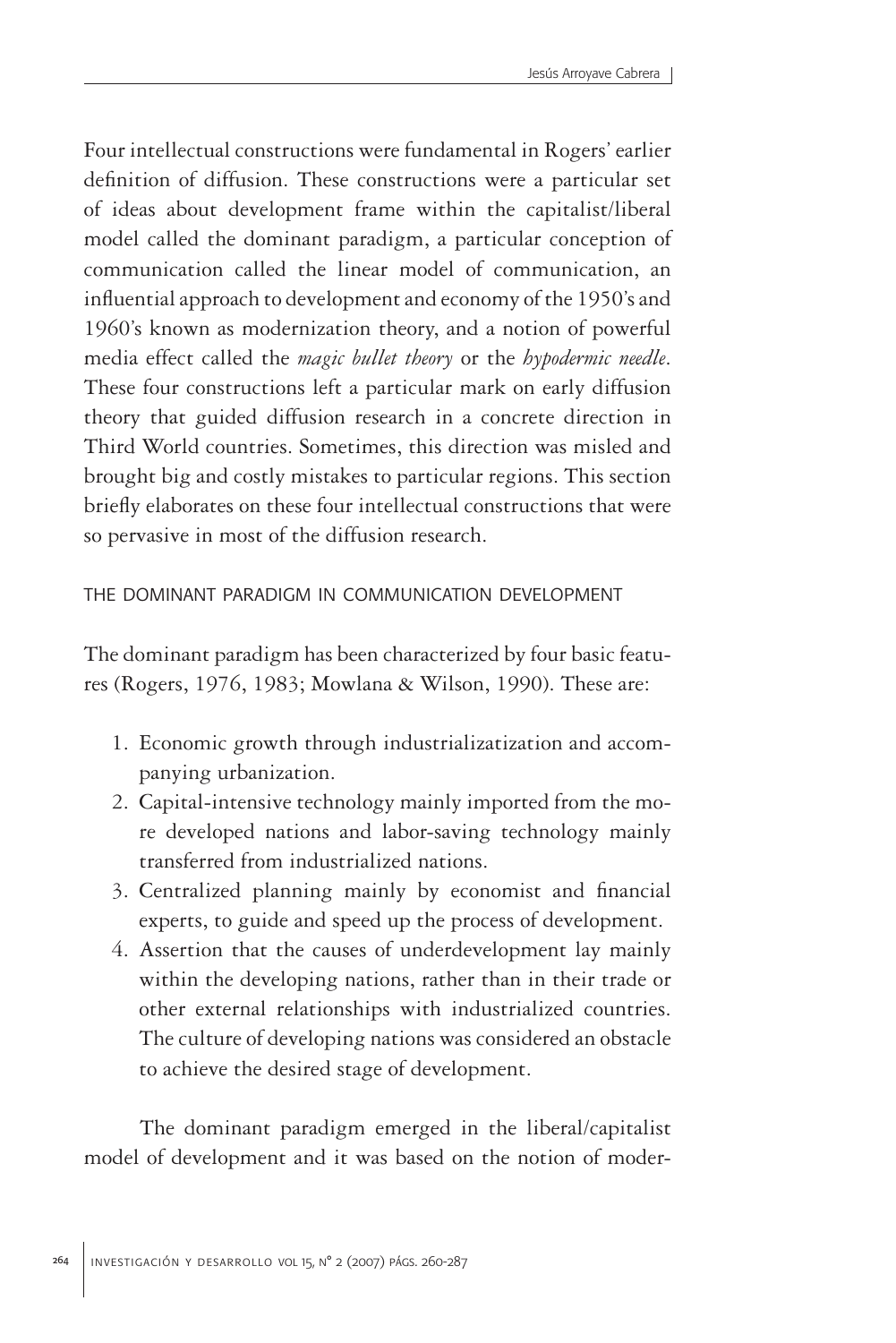nization in the West and within capitalist economic system (Mowlana & Wilson, 1990). Authors such as Weber, McClelland, Hagen, Lerner, Pye, Schramm, and Rogers, subscribed to the ideas of the dominant paradigm. In synthesis, the dominant paradigm pushes for underdeveloped nations to imitate what Western nations have done to achieve development. Likewise, the dominant paradigm was strongly influenced by the idea that changing behavior patterns was the panacea for instilling modern values in developing nations.

# linear model of communication

The way that Rogers (1962) defined and used communication reflects the strong influence of the Shannon and Weaver model.

Communication entailed a process by which an idea is transferred from a source to a receiver with the intent to change his behavior. Usually the source wants to alter the receiver's knowledge of some ideas, create or change his attitude toward the idea, or persuade him to adopt the idea as part of his regular behavior (Rogers, 1962).

The linear model of communication is obvious in this definition. This particular conception of communication implied that the source is in power and imposes in certain ways his/her point of view. Likewise, the definition was aligned with the dominant paradigm in which the changed behavior was seen as the desired goal to reach.

By the same token, Rogers highlights Lasswell's model of communication as one valid for any communication research. The famous Lasswell formulation, "who" says "what" through what "channels" to "whom" with what "effect" has been critiqued for its linear formulation in which there is no space for a more horizontal interchange of information. As a result, the leading communication research was conducted by a source-dominant approach (Rogers, 1983). This particular approach is clearly stated in Rogers' earlier formulation. "The diffusion process is the spread of a new idea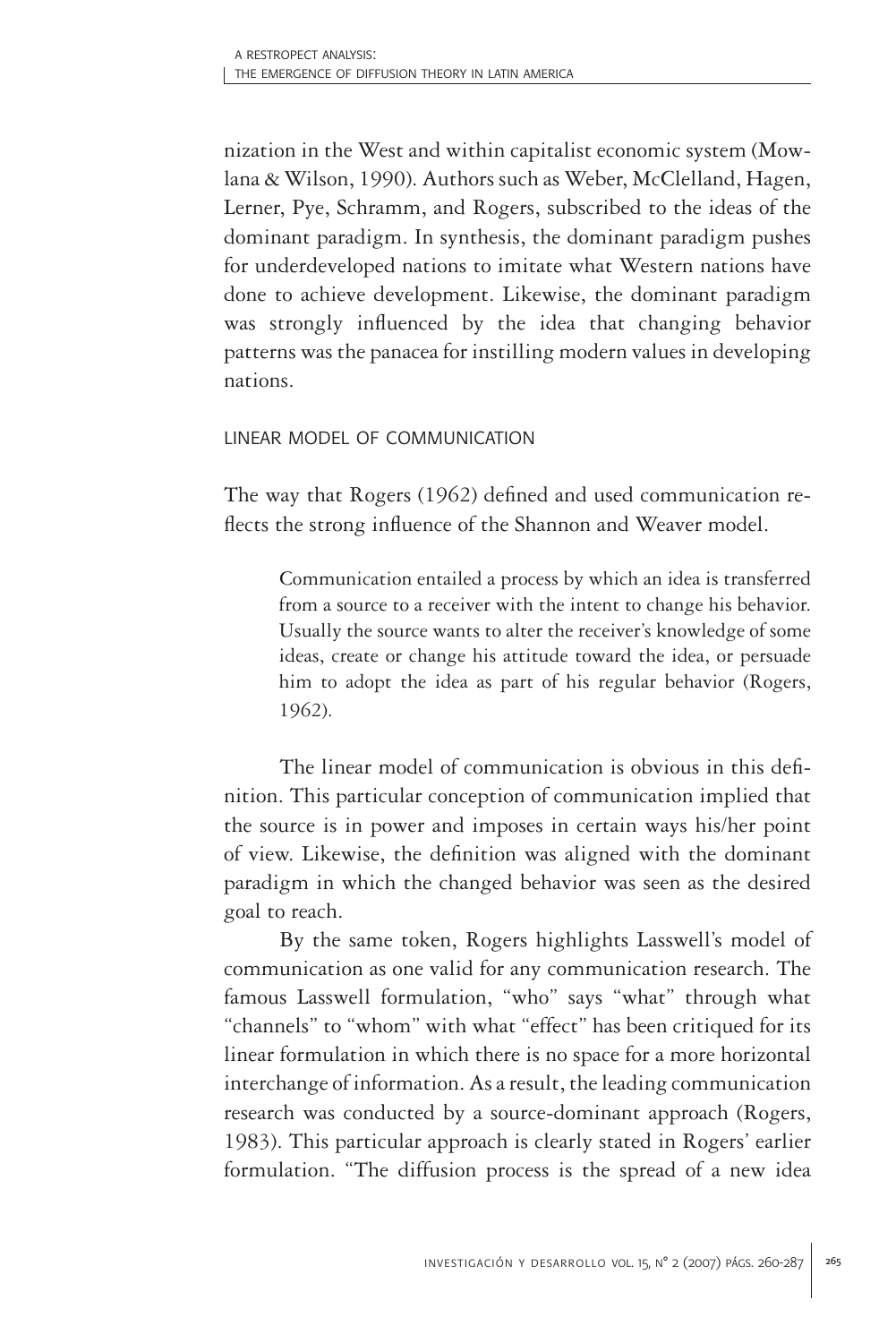from its source of invention or creation to its ultimate users or adopters" (Rogers, 1962: 13).

Likewise, the model encompasses the idea of centralized planning led by the economic elite, in order to achieve developmental goals. In this rigorous model of communication participation or horizontal communication was not considered possible. Similarly, the idea of the audience as active or self-empowered to decide the adoption process was not considered is this earlier model.

# diffusion of innovations and modernization theory

Modernization theory suggests that Western capitalist countries are the models to follow to achieve development. Followers of modernization theory divided society basically in two kinds of groups, the traditional societies and the modern one. The latter one was the Western societies. Traditional societies were characterized as resistant to change and more deeply grounded in their customs and values. On the other hand, modern societies were seen as the ones that have the right set of values for success.

Modernization theory was also largely influenced by the dominant paradigm (Melkote & Steeves, 2001; Melkote & Rao, 2001). Ideas, such as changed behavior, industrialization as an important means for achieving development, centralized planning goals and imitations of Western values were very important in this theory.

Walter Rostow (1960) is perhaps one of the most well-known scholars who represented this theory. In his attempt to explain why certain countries become affluent and others not, he advanced four stages. In the first stage, there is a strong resistance to change. Output is limited because of the inaccessibility of science and technology. Values are 'fatalistic'. This is called traditional society. Gradually, this sense of traditionalism is lost and technology maturity appears as an important condition in society. In the second stage, there are clusters of new ideas favoring economic progress arising and new levels of education, entrepreneurship,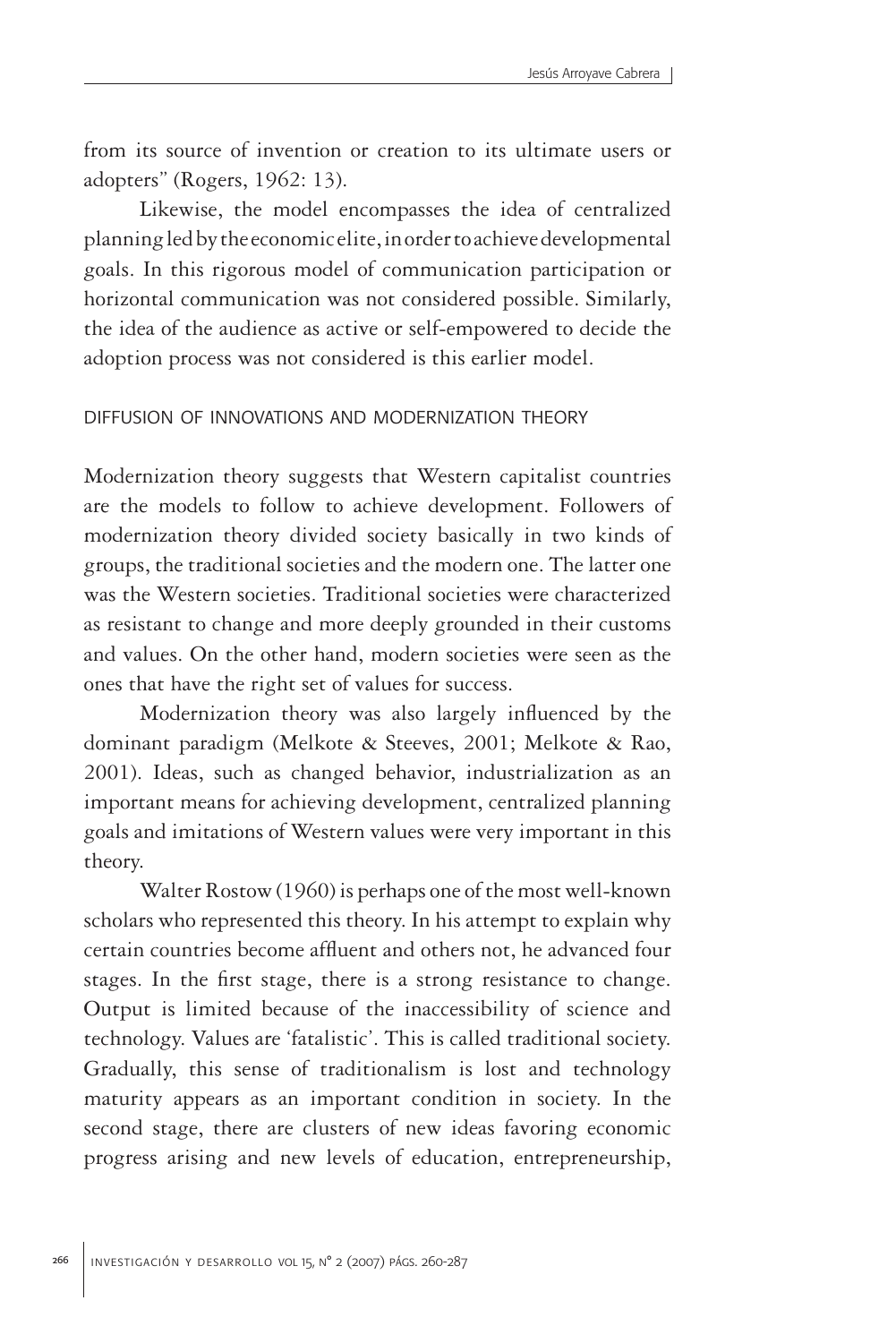and institutions capable of mobilizing capital. In the third stage, agriculture is commercialized and there is a growth in productivity. When the community reaches the fourth stage, which is high mass consumption, the society becomes modern. At this stage, economic growth makes sure that basic needs are satisfied.

According to Rostow (1960), Western European nations and the United States are the models that latecomers would like to replicate. What remains clear in this particular approach is that the values that characterized to Third World countries are in some manner obstacles in the process of modernization. Third World countries were considered as traditional and backward. The United States and Western countries were considered as modern and advanced. Authors, such as Everett Hagen and David McClelland, embraced Weber's idea that development of capitalist economic system is based on the values that characterized *Protestant Ethic.*

It was clear that modernization theory maintained an ethnocentric point of view and served as a paradigm that supported the expansion of the capitalism system. Mowlana and Wilson (1990) contend that, "this type of literature has been under attack for stressing the economic and historical legacy of the colonial era, maintaining the imbalance of the center-to-periphery flow economically and culturally" (p. 53). Furthermore, some scholars argue that modernization theory helped to legitimize, as progressive and necessary, the United States' foreign aid policy, trade policy, and international relation policy, and the U.S. expansionism since the nineteenth century, especially in Latin America and the Pacific (Rojas, 1999).

This is the context in which ideas were discussed by such scholars as Daniel Lerner (1958) and Wilbur Schramm (1964) came to play an important role in the relationship between modernization theory and communication. In order to change the traditionalism that existed in many underdeveloped countries and promote modern values, mass media were considered as a crucial instrument to use in the modernization process. Exposure to mass media was considered one of the factors that could bring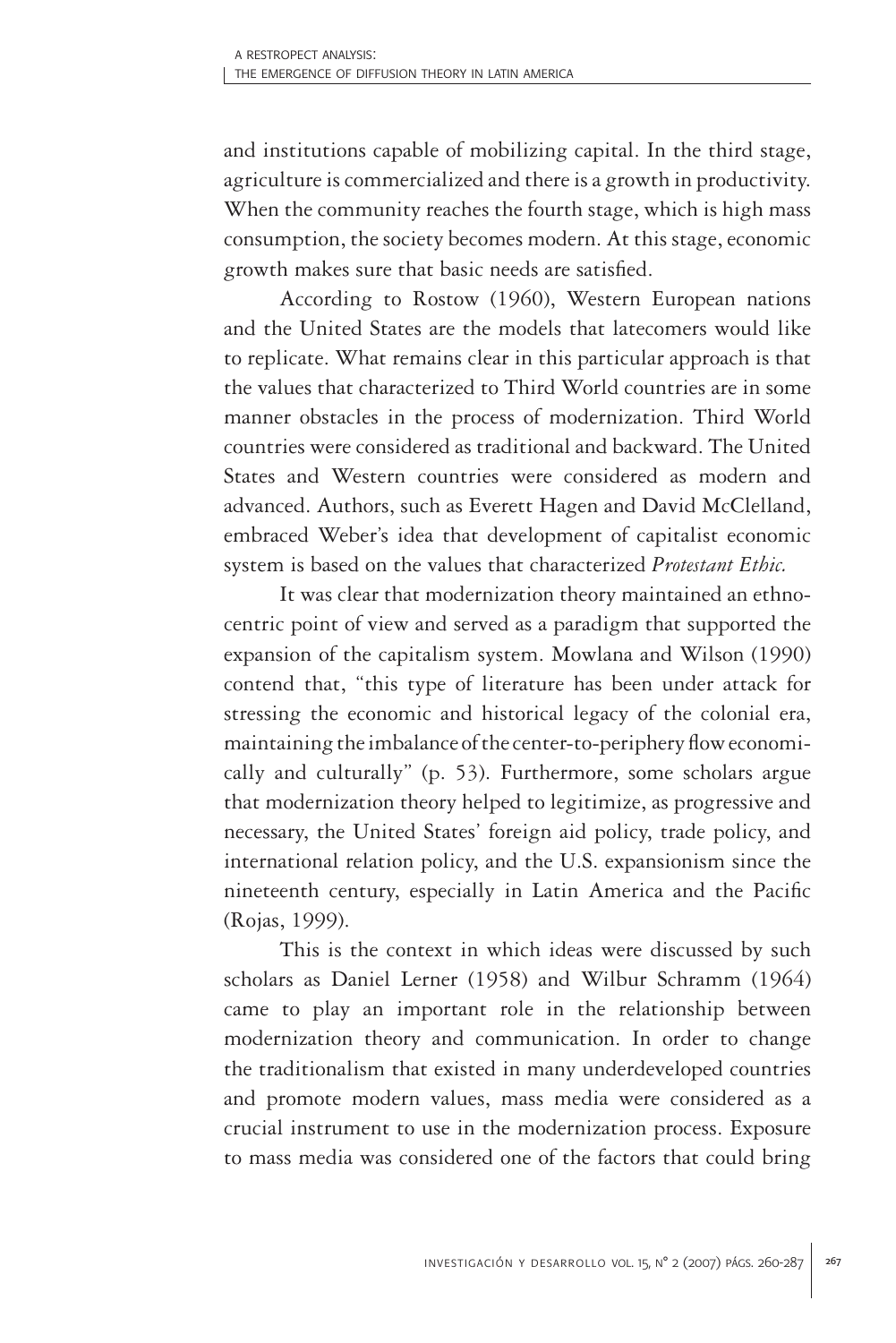about modern attitudes. Therefore, communication development acquired a particular meaning that was aligned with modernization theory. As Waisbord (2001) pointed out:

Development communication was equated with massive introduction of media technologies to promote modernization, and the widespread adoption of the mass media (newspaper, radio, cinemas, and later television) was seen as pivotal for the effectiveness of communication interventions. The media were both channels and indicators of diffusion of modern culture, and also, suggested the degree of modernization of society (p. 7).

Thus, the way diffusion theory plays an important role in underdeveloped countries that was apparently clear. Because industrialization was seen as the key to development, diffusing the adoption of new technology by mass media was considered the natural step to promote economic growth and reach the stage of development. In the types of adopter categories advanced by Rogers (1962), the earlier adopters, characterized as more literate and with higher status, were compared with modern citizens. On the contrary, those who embraced the traditional values of non-Western countries were considered laggards. Thus, a vast majority of the population in the Third World countries, but particulary peasants and low-income people, comprised to this particular category. However, such approach maintained a reductionistic perspective. It focused on the individual and oversaw society's power structure.

### the myth of the powerful effect

The *magic bullet theory* and the *hypodermic needle*, the earliest conceptualization of media effect, assume that media were powerful and exerted a direct, uniform, and powerful effect over the audience. In the 30's and 40's "the mass media were viewed as powerful instrument that could be successfully used to manipulate people's opinion and attitudes, and thereby their behavior, in a relatively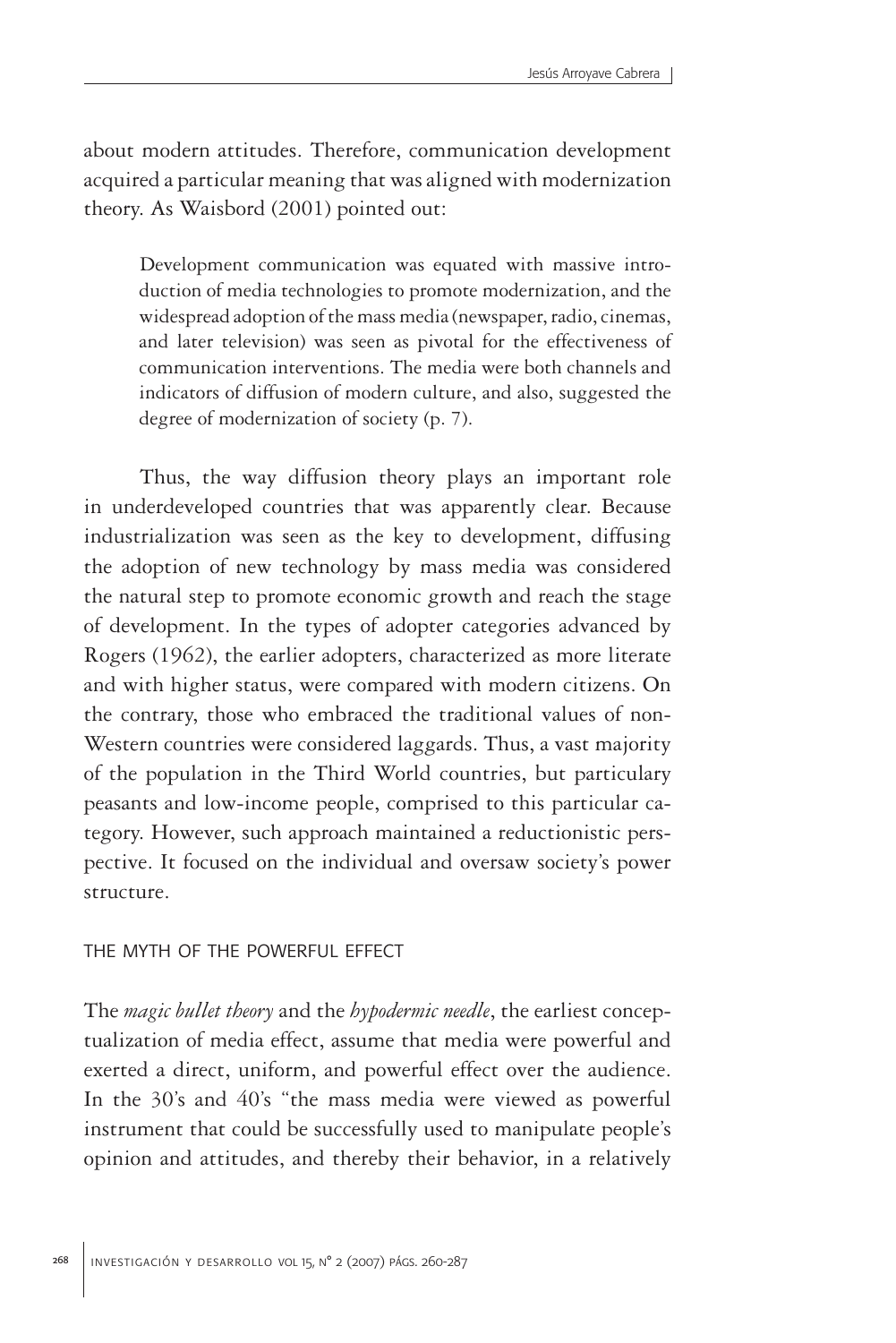short period of time" (Melkote & Steeves, 2001: 106). The earlier conceptualization of diffusion theory embraced such a notion. Diffusion researchers had great confidence that mass media *caused*  social change and economic development. Researchers reported how peasants, as a result of being exposed to mass media, are motivated to change their behavior and adopt an innovation, and, consequently, reach development. However, such change was more in the theory than in the practice.

So far this paper has reviewed some of the theoretical background that was used in diffusion theory. The next section will analyze some of the earlier research studies in the light of the elements that have been reviewed.

# earlier diffusion studies in latin america

# traditionalism and mass media

In an article published in 1963 in the *Journalism Quarterly* entitled "The mass media in an underdeveloped village", his author Paul Deutschmann, starts with the following paragraph:

The spread of mass communication across the cultures of man is one of the dramatic social changes of the present century. The inexorable shift from oral-tradition to mass communication systems have been extensively documented and explored. The data have prompted Lerner to note that there is no point a reversal of the trend. While it is clear that the United States has been at the forefront of this "communication revolution," she is rapidly being joined (and sometimes is surpassed) by other developed nations of the world. And at the same time, the lesser developed societies are moving forward with increasing use of radio and television, film, newspapers, magazines and books (p. 27).

Several ideas that were circulating at that time related to the modernization paradigm were clearly stated in this introductory paragraph. First, mass media were considered as independent variable that could bring about social change. Second, modernization could be achieved by migrating from oral communication to mass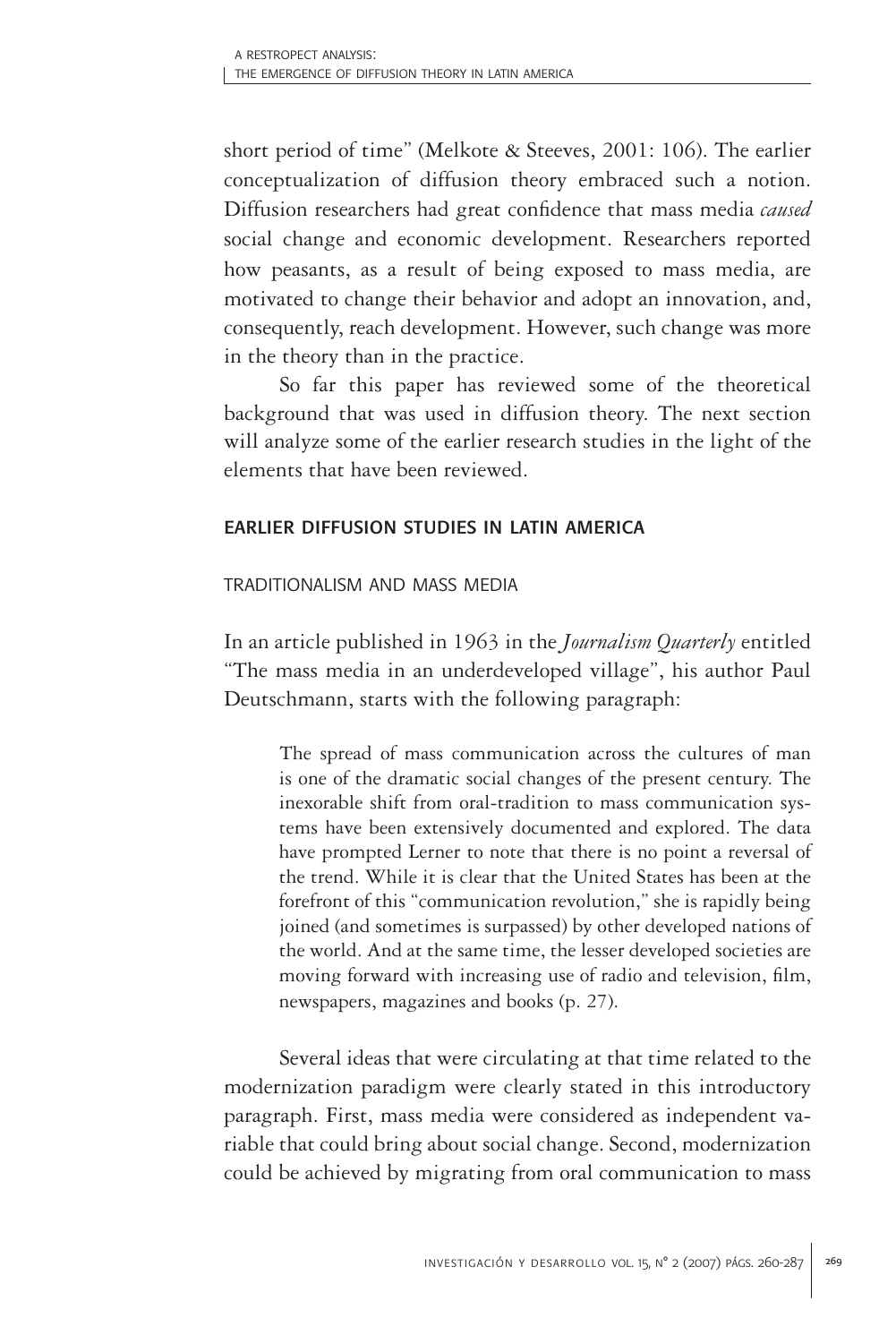communication systems. Yet according to Lerner, traditional interpersonal communication enforces traditional attitudes and mores whereas mass communication teaches new skills, attitudes, and behavior (Mowlana & Wilson, 1990). Thus, mass media were the "magic multiplier" that transformed any social contexts.

Then, the author mentions as a goal "an investigation of a very small part of this overall shift toward media systems, focusing upon an Andean village in Colombia" (p. 27). As Deutschmann clearly states:

The spirit of this analysis is based upon the assumption that certain prior characteristics of individuals and communities prepare them to receive mass communication, and that upon receiving mass message certain changes in knowledge, beliefs, aspirations and behavior occurs (p. 28).

These ideas related to the dominant paradigm are essentially rooted in the first set of dominant models of communication and development that Mowlana and Wilson (1990) characterized as the liberal/capitalist Model. McClelland and Hagen, two exponents of this model, stated that, "social structure and economic growth are primarily functions of personality and psychological motivation" (Mowlana & Wilson, 1990: 63). McClelland's theory, for instance, asserted that the need for achievement is strongly related to economic growth and development. Hagen's theory of entrepreneurship maintains that economic growth can occur only when there is a definite change from traditionally oriented personality, associated with self-centeredness, low esteem, and authoritarian overtones, to a more modern, open and innovative personality structure (Mowlana & Wilson, 1990).

Likewise, in the above paragraph, it was implied that the traditional stimulus-response paradigm, very common in the pragmatic research of the fifties, was also present in such formulation. Media messages were the stimuli triggering changes at the cognitive, attitudinal, and behavioral level. These theoretical elaborations are grounded in psychological theories of change, which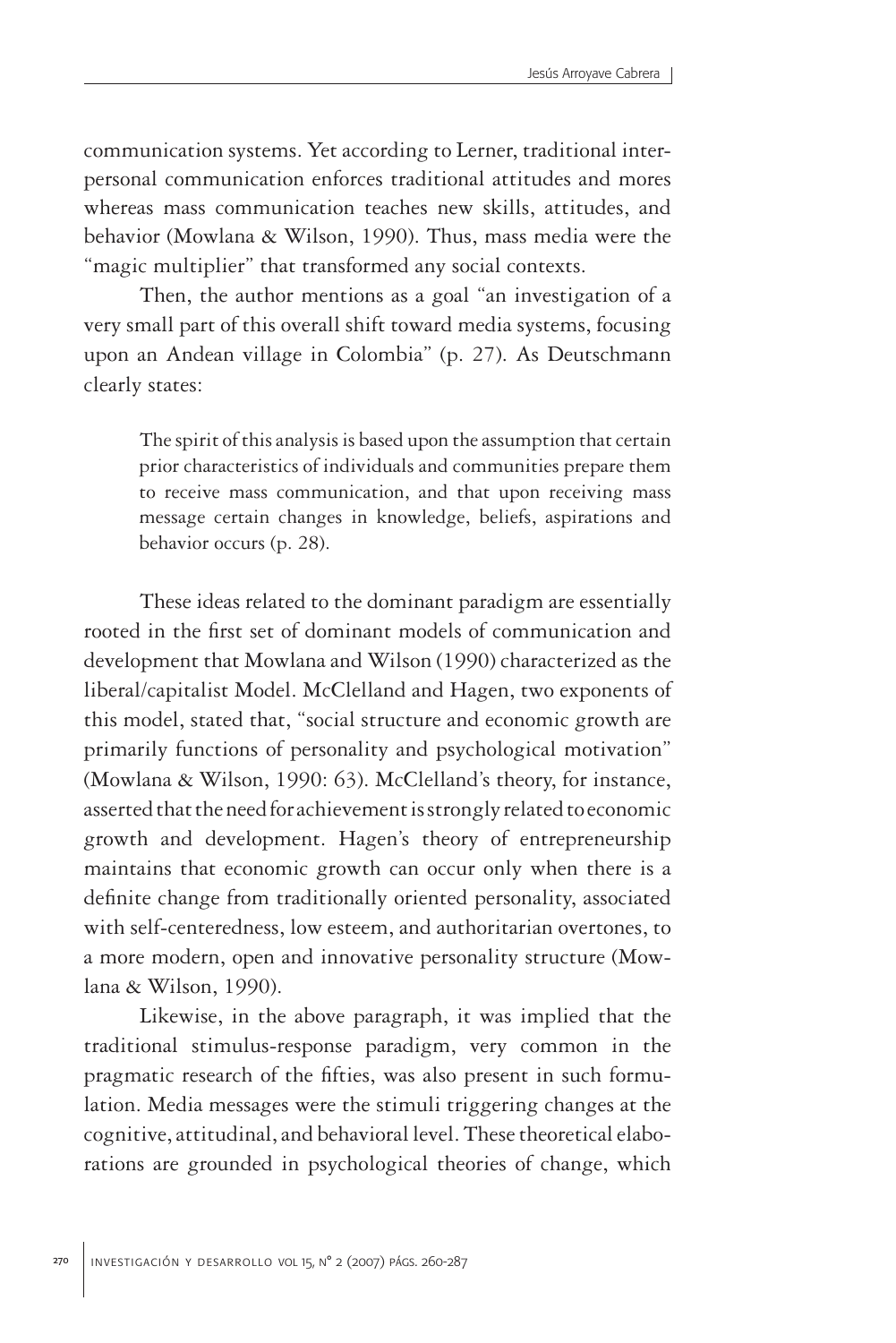gave too much weight over the individual and ignored essential elements on the context, the culture and the role of human beings as social entities.

Further in the article, the author explains, "Four variables which previous studies suggest should be related to being in the audience of the mass media were examined. These included educational level (literacy and years of schooling); economic level (size of farm); family size and age" (p. 30). Later, the author reports, "In every instance, the literate group shows more exposure opportunity than the illiterate. The differences extend to radio and movies, even though these media do not "demand" literacy of audience members" (p. 30).

Other findings reported in the article are:

The best single economic index among our data was size of the farm…Only 10 households had sets, but these were predominantly from the larger farms. Using the full media index, which includes the added weight of "number" of book possessed, we find a similar relationship (p. 31).

Individuals with higher media exposure opportunities show higher knowledge and opportunities more consistent with the inferred messages (p. 32).

We found that the method of receiving information about farm innovation is related to the general tendency to be "in the audience", and that the tendency to innovate is also related (p. 33).

While spray guns to apply fungicides were almost universally used in the village, the high media group adopted them almost a year and a half earlier than the slow media. A similar difference existed for chemical fertilizers (p. 33).

What the author reported here was nothing new for the majority of people who live in that rural village. Basically the wealthy, educated landlord owners of huge farms possess different media sets, and they are more aware of any innovations and are willing to try them. In a society where social and economic differences are so marked, the decision to adopt or do not adopt an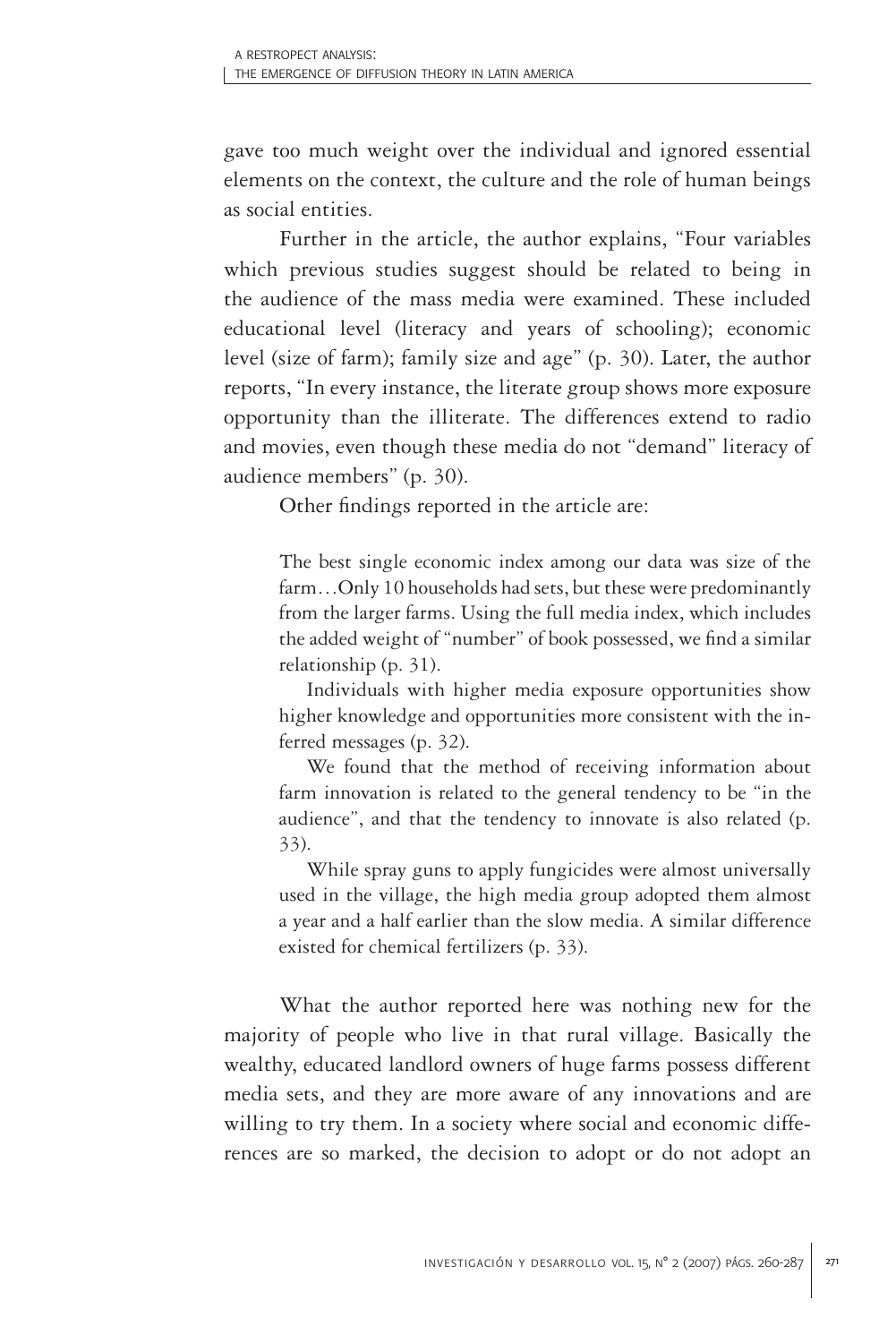innovation that costs money is not up to an individual. Likewise, the land distribution in Latin American countries is very particular. In many countries the majority of rural areas belong to few landlord families. Peasants work for a particular landlord and they have neither the initiative nor the resources to purchase and adopt any technological innovations for agriculture purposes. On the other hand, landlords with higher economic status and education are in a different social and economic level that allows them to decide what innovations could be appropriate for them.

In this context, Beltran's (1976) question about diffusion theory in Latin America made plenty of sense:

Diffusion research has shown us that those few privileged farmers who 1) own land (particularly more land than most others), 2) enjoy a high socioeconomic and educational status, and 3) have ample mass communication opportunities are the most innovative in adopting new agricultural technologies. Did we not somehow know this long ago in Latin America? (p. 21).

#### modernization and peasants

In a similar fashion as Deutschmann article, Rogers (1965) introduces his article "Mass media exposure and modernization among Colombian peasants" in the following way:

Most observers generally agree with Pye that "It was the pressure of communications which brought about the downfall of traditional societies". Exposure to mass media is a crucial cause of large-scale directed social change and economic development in developing societies (p. 614).

The above rather strong assertion is rooted in the notion of the media's powerful effect. The earlier theoretical model called the *bullet theory* and the *hypodermic needle theory* stated that media have a strong, direct, and uniform impact on individuals. According to this model, the audience was considered "an aggregate of relatively 'atomized' individuals acting according to their personal interest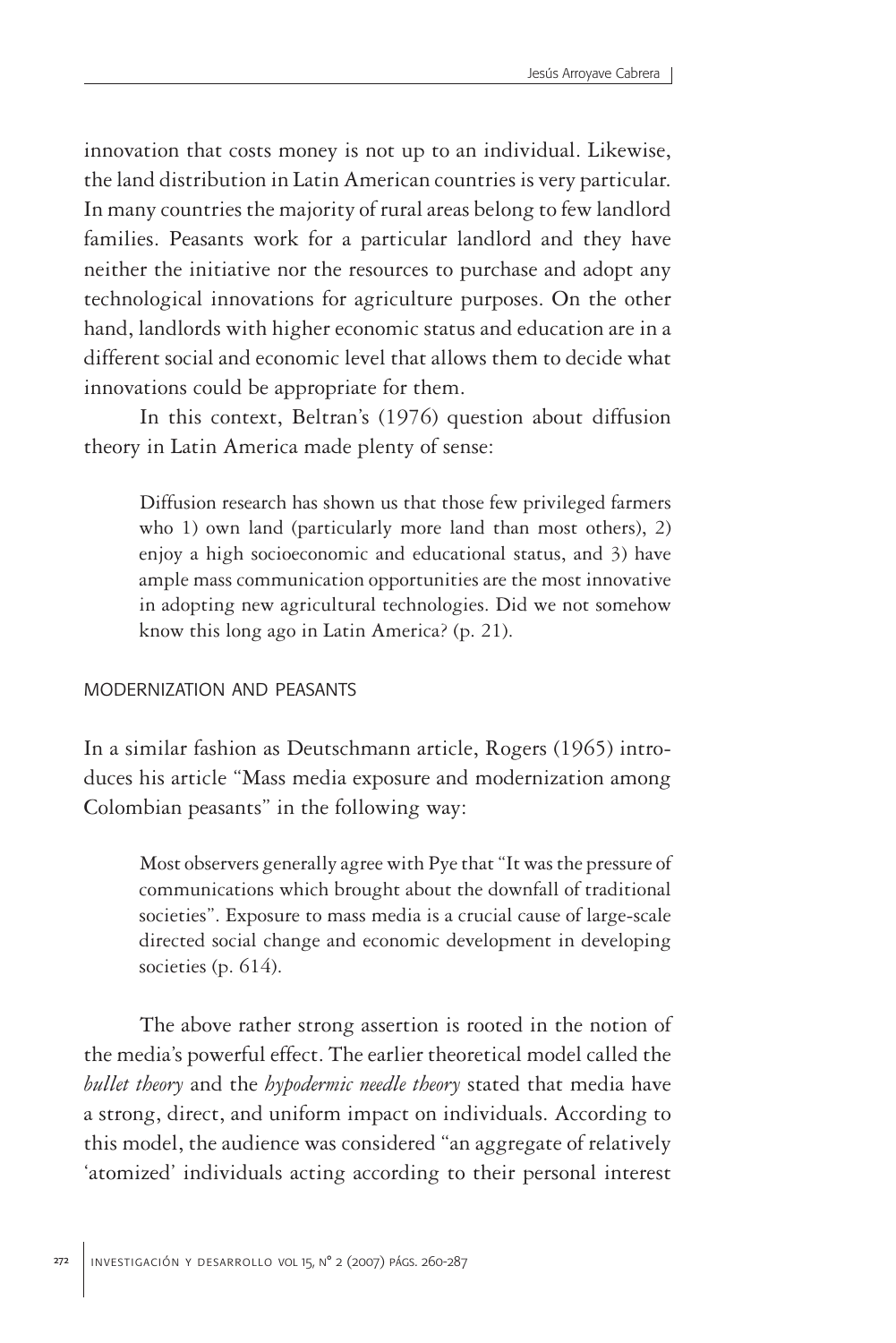and little constrained by social ties and constraints" (McQuail & Windahl, 1981: 42). Thus, mass media were thought to have such a strong and direct effect that could cause social change. However, Paul Lazarsfeld and his colleagues (1948) questioned the core of such model in an empirical study done in the 40's in the United States. As a matter of fact, *The People's Choice*, the study done by Lazarfeld, inaugurated what has been called the era of the limited effect in communication theory (Baran & Davis, 1995). Nevertheless, in earlier diffusion studies conducted in Latin America, the notion of the media's powerful effect was still embraced.

Then, the author states two goals of his study:

One basic proposition to be explored in the present investigation is that exposure to mass media on the part of peasants leads them down the road of modernization (p. 615).

A second basic proposition to be investigated is that certain antecedents, such as literacy, status, age, and cosmopoliteness (an individual's orientation to the outside world) determine, in part, the extent of peasants' exposure to mass media (p. 615).

Related to the second proposition, the author reported the following findings:

- There was an especially high correlation between mass media exposure and the number of trips to urban centers (Cosmopolitanism) "which is not surprising, as both media exposure and urban contact are means by which villagers learn news ideas" (p. 619).
- Education and social status are both more highly related to mass media exposure than age, which consistently is negatively related to media exposure (p. 619-20).
- "Older peasants, who are less likely to be literate and more likely to have relatively low levels of education, attend less to the mass media" (p. 620).

Once again the findings were nothing new in the context of Latin American countries. Those cosmopolite, characterized as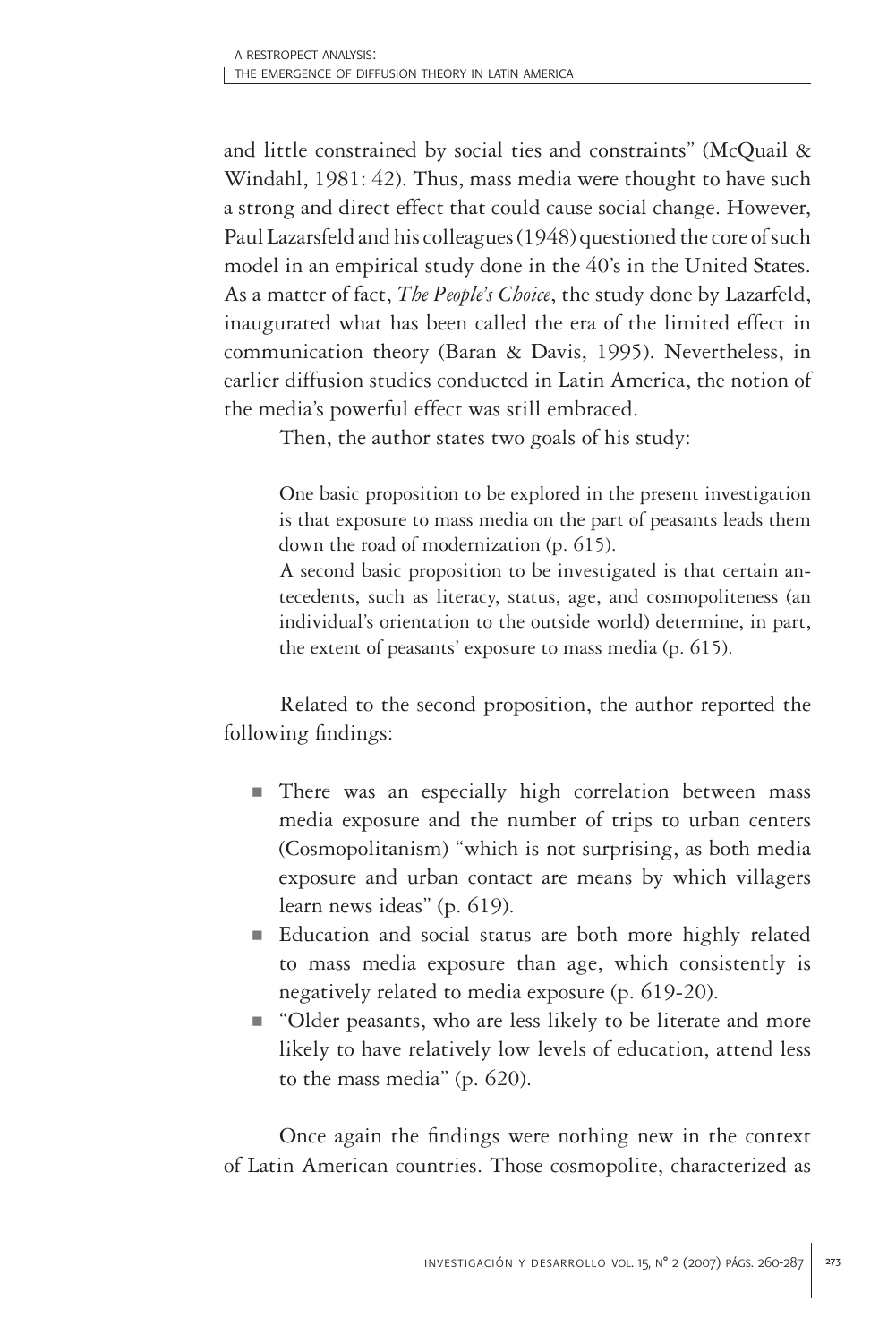being of high economic status (Rogers, 1962), that hold a higher educational and social status are the ones more exposed to mass media and therefore more willing to be receptive to any innovation. Yet, earlier diffusion studies failed to identify variables such as social status, educational level, income level, and cosmopolitanism as part of a broader and more crucial factor: society's power structure (Beltran, 1975).Yet certain concepts of diffusion model hide or disguise a socio-economic reality that is especially severe in Third World countries. As Beltran put it,

The classic diffusion model of research has often used such concepts as "leadership", "cosmopolitism" and "reference group". Cuellar and Gutierrez contend that "leadership" hides "elite or oligarchy", "cosmopolitism" disguises the connection of interest between the rural and urban power holders, and "reference group" serves to dilute the reality of the "internal domination" suffered by the rural population (p. 35).

Diffusion theory was applied in Latin America following the North American model which has been successful in many agricultural innovations. However, Latin America had a different socioeconomic reality. As Diaz Bordenave (1976) pointed out:

Indeed, because the classical diffusion model was formulated under significantly different socioeconomic conditions and in agreement with an ideological stance not compatible with the Latin America reality, the types of research questions that were asked by Latin American researchers who used that diffusion model unquestioningly do not get to the real issues affecting rural development (p. 53).

Therefore, the author suggests a new direction in diffusion research in Latin America. This new direction poses questions such as:

1) What criteria guide the choice of innovations that are to be diffused: the public welfare, 2) increased production of goods for export, 3) maintaining low prices for urban consumers or 4) increased profits for society's elite like large landowners?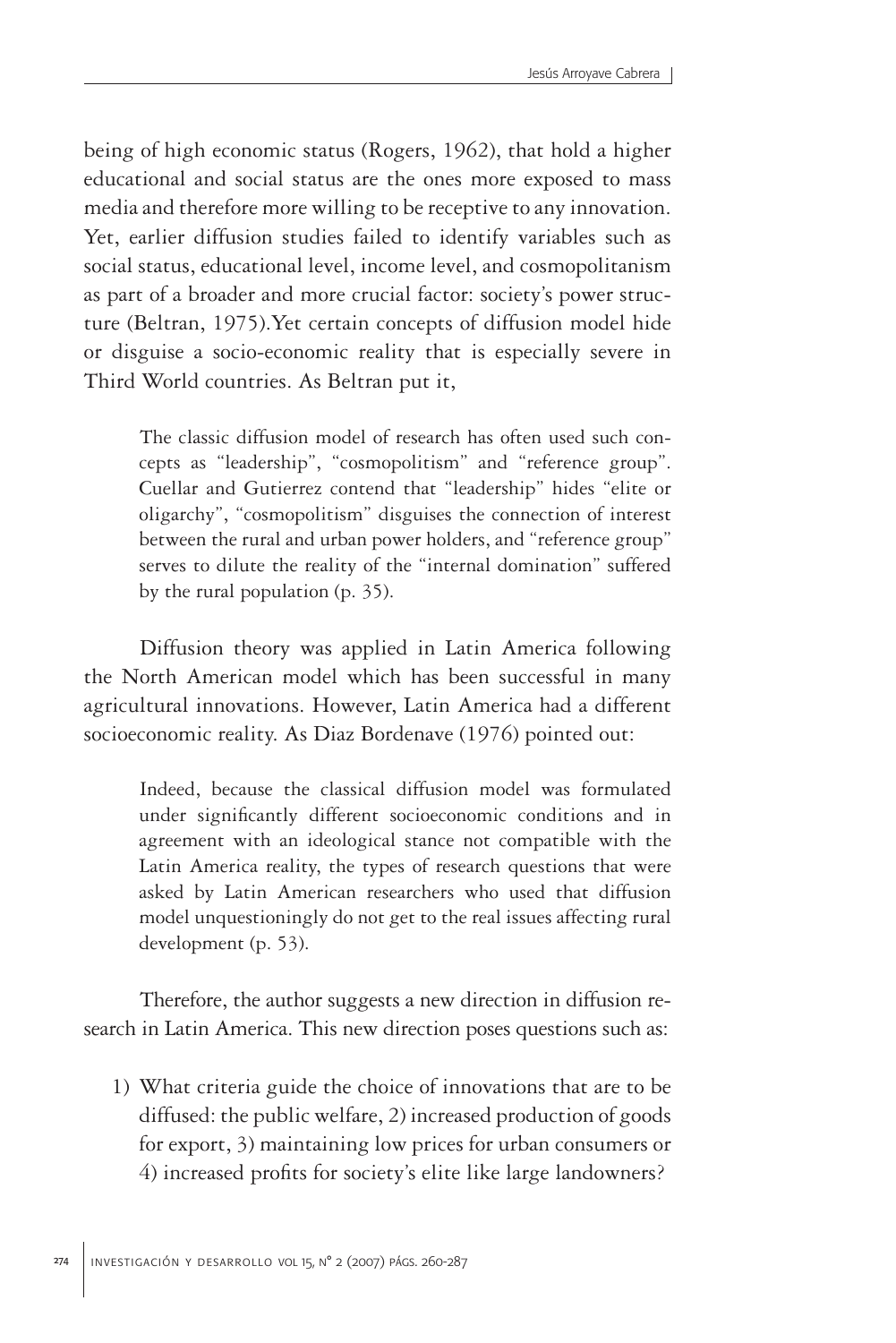- 2) Who decides what kind of innovations should be diffused and developed?
- 3) What effect will the adoption of certain innovation be likely to have on individual and family welfare? On regional and national development in the short, medium and long range? Will they promote employment or unemployment, fixation on the rural population or migration to the cities, enrichment of the already rich or better income distribution?
- 4) What is the nature of the society's social structure, and what influence does it have over individual innovation decisions?
- 5) Are the technological innovations being diffused appropriate, well proven, and adequate for the stage of socioeconomic development of the nation? Are the innovations designed especially for commercial farmers or for subsistence peasants, for elites or for urban poor?
- 6) Do the innovations take into account regional and local differences in ecology, economy, farming habits, and cultural norms?
- 7) How autonomous or independent is the country from external forces which affect its economy and political decision?

However, these questions were ignored in most of the early diffusion studies in the region.

In another part, Rogers mentions that

The present measure of empathy, based closely upon Lerner's, scored the ability of farmers to put themselves in the roles of a village leader, an extension agent, a district official, the national minister of education, and the president of Colombia (p. 620).

Empathy was measured as a way to reinforce one-way communication, top-down approach. The peasant, as the lower level of the scale, had to accept the point of view of the other, the superior. However, those at the top do not assume the perspective of those at the lower level. Although Rogers (1962, 1983) defines diffusion of innovations as a communication process, his initial formulation was framed within the source-dominant approach. Peasants must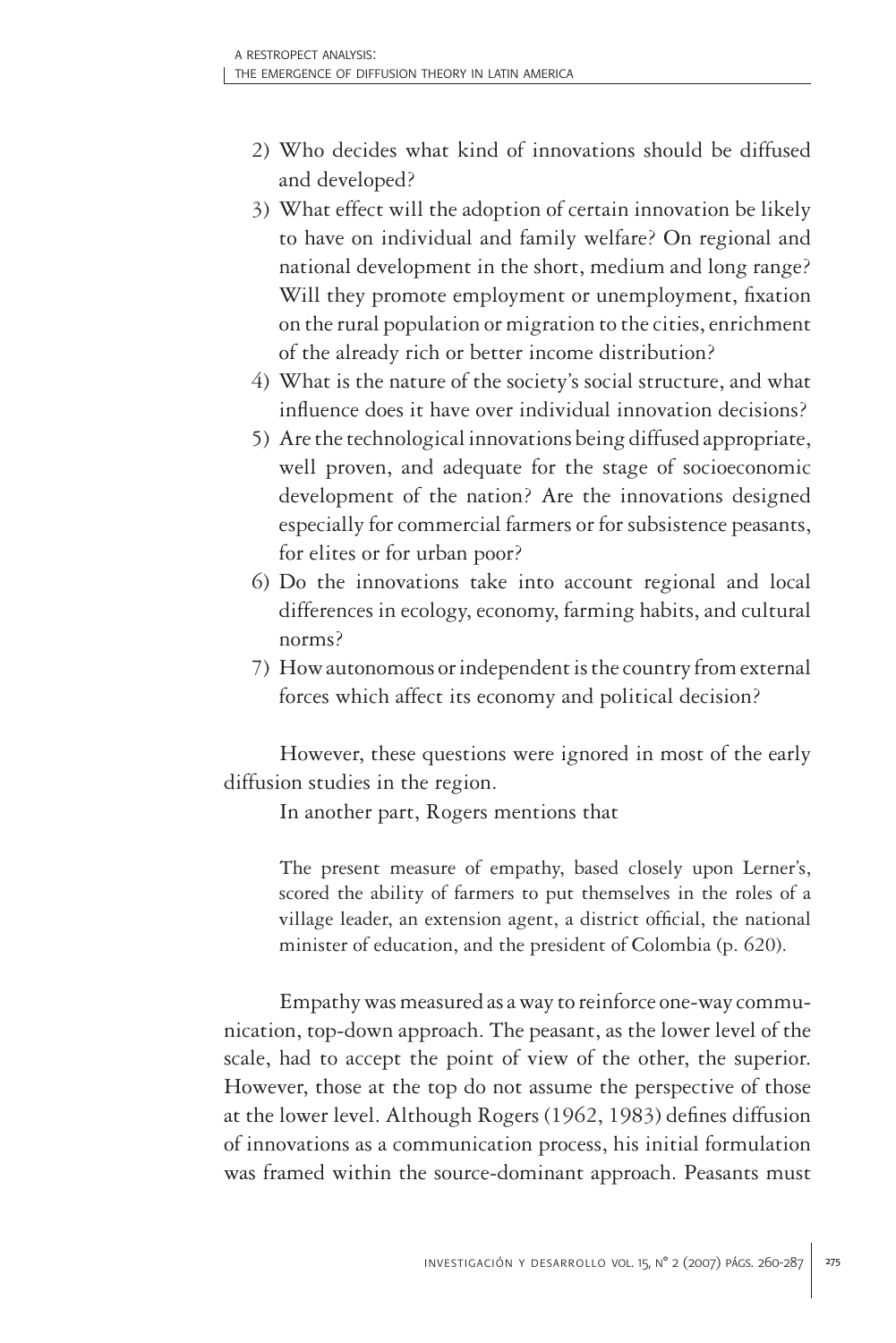"put themselves" in the role the elite (village leader, extension agent, district officials) and not the other way around.

Rogers also reported a relationship between mass media exposure and *achievement motivation*. The variable achievement motivation was defined as "a desire for excellence in one's occupation" (p. 621). Rogers further added that, "McClelland argues that achievement motivation is a cause of national economic development and individual modernization" (p. 622). However, McClelland's ideas were specifically formulated in a particular socio-cultural context: The North America protestant industrial society. In this sense, individualism was an essential component of the core of ideas of such a specific context. According to McClelland, Protestantism, in the form of a religious and ethical framework, promoted the need for achievement among its followers. This, in turn, helped to promote entrepreneurship, which resulted in economic growth. Thus, the *Protestant Ethic* highly rooted in the individualism fueled the development of capitalism.

However, not all societies have the same concept of individualism. As Mowlana and Wilson (1990) mention, "Whereas personality as a Western concept is rooted in individualism, some non-Western views (including Islam) see personality as a central ingredient in the human mode of existence: man's relationship with God, with other people, and with nature" (p. 55). Therefore, to measure such variable extrapolating a particular vision of the world from an Anglo-Saxon protestant tradition to a rural village in Colombia was essentially misguided. As we mentioned earlier, an ethnocentric point of view permeated most of the early diffusions studies in Latin America.

# modernization and "elite"

In another article Deutschmann et al. (1961) investigated how mass media were used in Latin America by elites. The researchers interviewed a sample made up by two kinds of individuals. One who had come to the United States for one or two years in a fellowship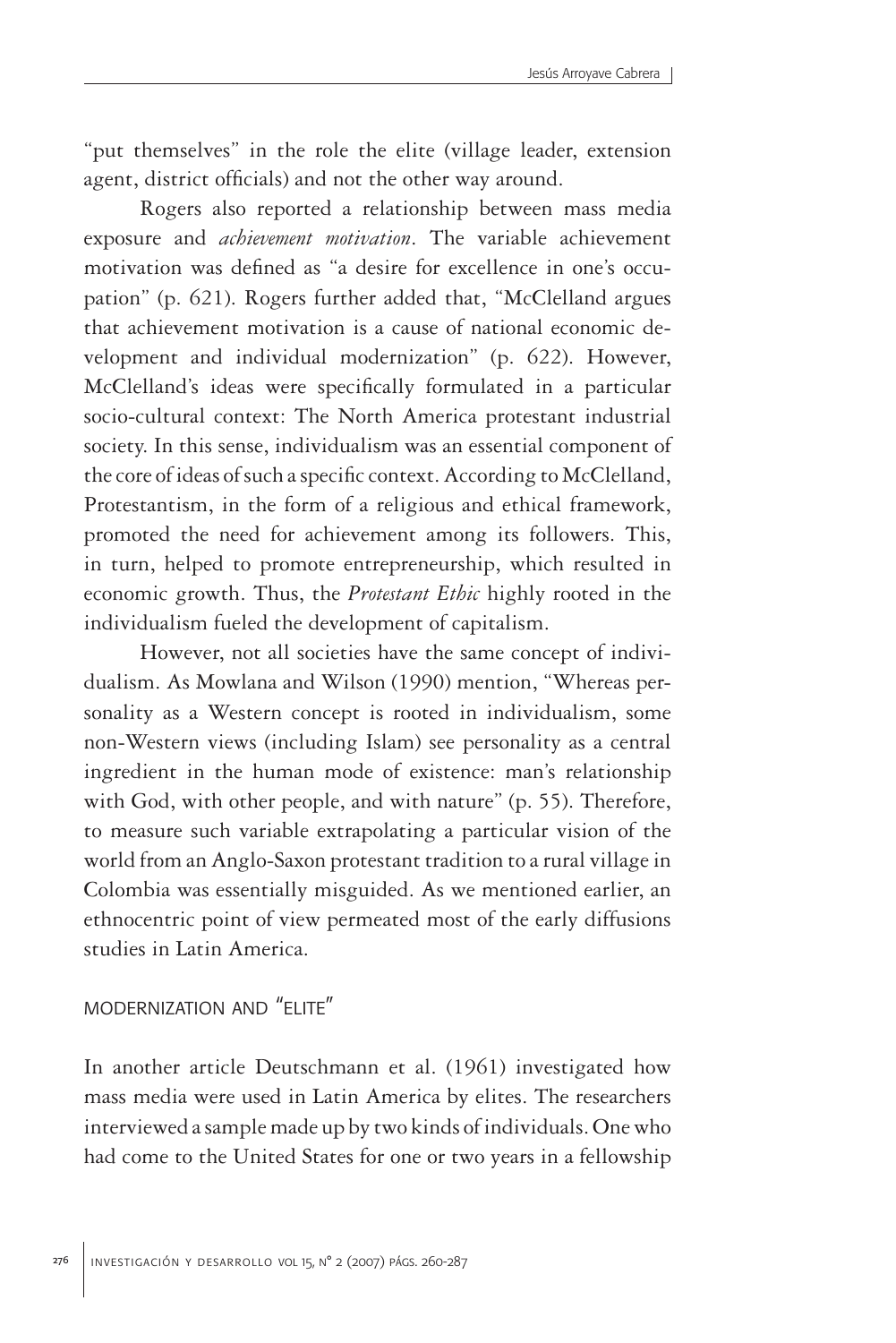program of the International Corporation Administration (ica); the others, made up by friends of the ica participants who "do similar work to your own, but who have not been to the United States" (p. 461). The researchers report that, "All of the individuals, ica and counterpart, worked and most lived in the capital of their countries. This atypical group might be characterized as a "subelite" (p. 461).

It seems through the article that the authors want to emphasize the uniqueness of the ica group. For instance, in further paragraphs they remark that, "This descriptive material should make clear that this is, as suggested, a relatively "elite" Latin America group. Further, it is heavily weighted with individuals who have passed through the complex selection procedure of the ica and who have been exposed from three months to two years to U.S. culture, educational institutions, governments agencies and private business" (p. 461). Then the authors compare the findings of these two groups with samples of U.S. residents "from whom similar data has been obtained…" (p. 461).

With regard to results, the authors report that

This investigation of mass media use in Latin America has demonstrated that the study group, a professional and technical "subelite", uses the mass media each day to about the same extent as do professional and managerial persons in Midwest U.S. cities. On the other hand, the composition of Latin America use patterns gets a much larger contribution from books and radio than does the North American (p. 472).

Only an elite, but in particular those members of this elite who had been selected by an American organization and had visited the country, could have displayed behavior patterns similar to those of a developed country. It does seem clear now the reason why the authors emphasized many times that the group interviewed was "special" compared with other Latin American citizens.

When the findings that the authors report seem to be favorable to Latin American groups, the explanation that the author provided tended to be biased toward the United States. After all,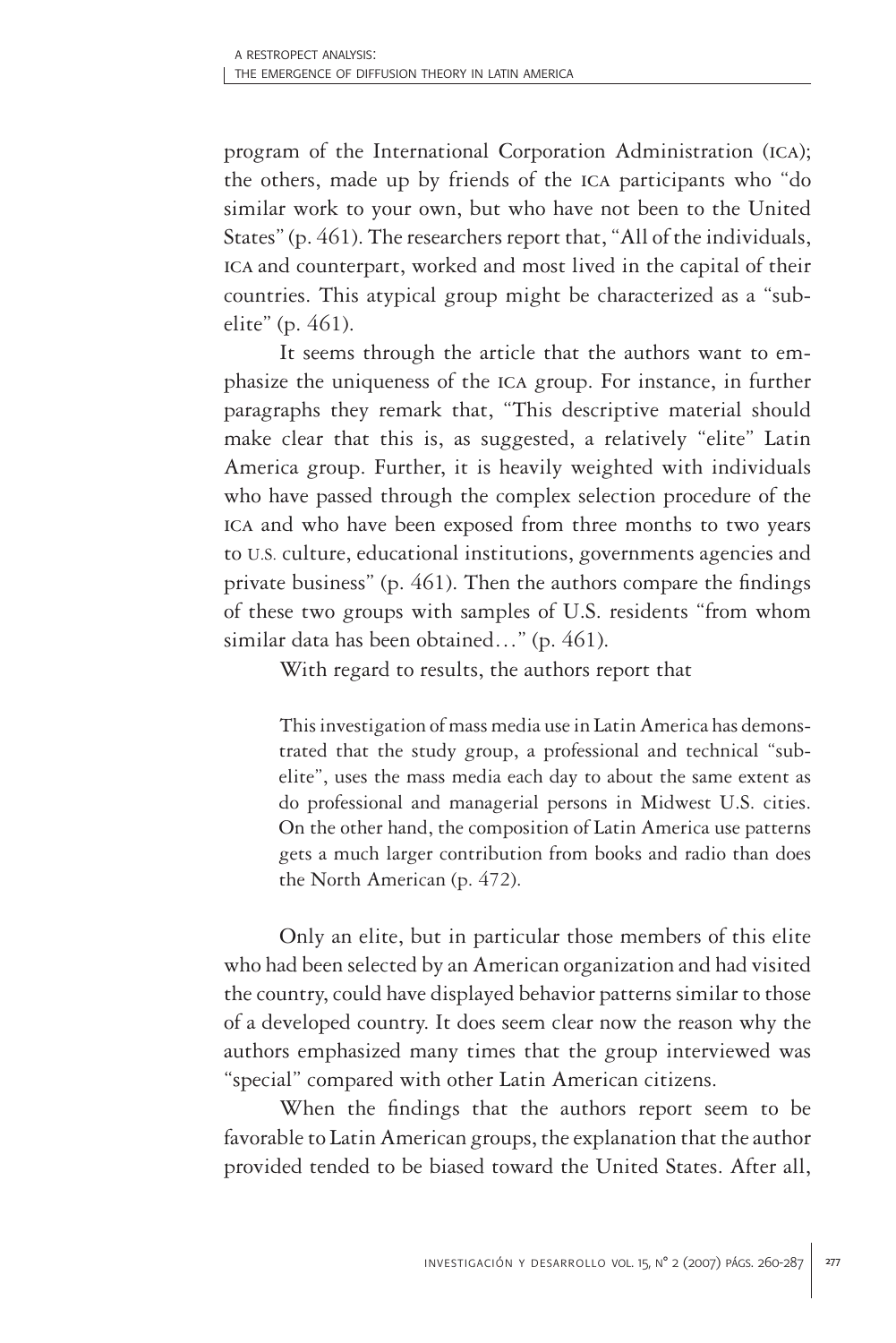the right values for modernization belong to this particular place. For instance, with regard to radio use in Latin America, "The radio use was higher for Latins. This is not a surprise since television is lacking in four countries. (p. 464). With regard to the heavier use of books for Latin Americans, the reason that the authors provided is, "In part, this is explained by the fact many of these professional and technical people are using books-often North American onesfor information relating to their daily work" (p. 464).

With regard to television uses in Latin America, the authors report that, "The use was significantly heavier among ica participants than among their counterpart…" (p. 464). Interestingly enough are the explanations that the authors present about this situation, explaining that, 1. "That the somewhat higher job level of ICA participants over their counterpart might reflect economic circumstances sufficiently higher to account for possession of a tv set. 2. That the stay in the United States with exposure to TV highly likely, helped "prepare" the participants for television and made them more likely to be innovators in the use of this new communication medium" (p. 465).

Two aspects could be considered for such an explanation. First, the explanation reinforces the idea that innovators are those cosmopolites who are more exposed to different geographical contexts. Second, the idea that modern values can be learned by contagion. The fact that those ica fellowship workers were exposed to a place in which modern values belong by nature makes them different people. Modern values can be learned no only by exposure to mass media but also by exposure to Western countries. The pro-innovation bias was implicit in Western culture. As a result of this exposure, ica fellowship members become different people; so different that they could be compared with the Americans. Again, it was clear that he entire article permeated an ethnocentric point of view.

#### modernization, diffusion in latin america countries

Many studies were conducted in the 50's and 60's in which the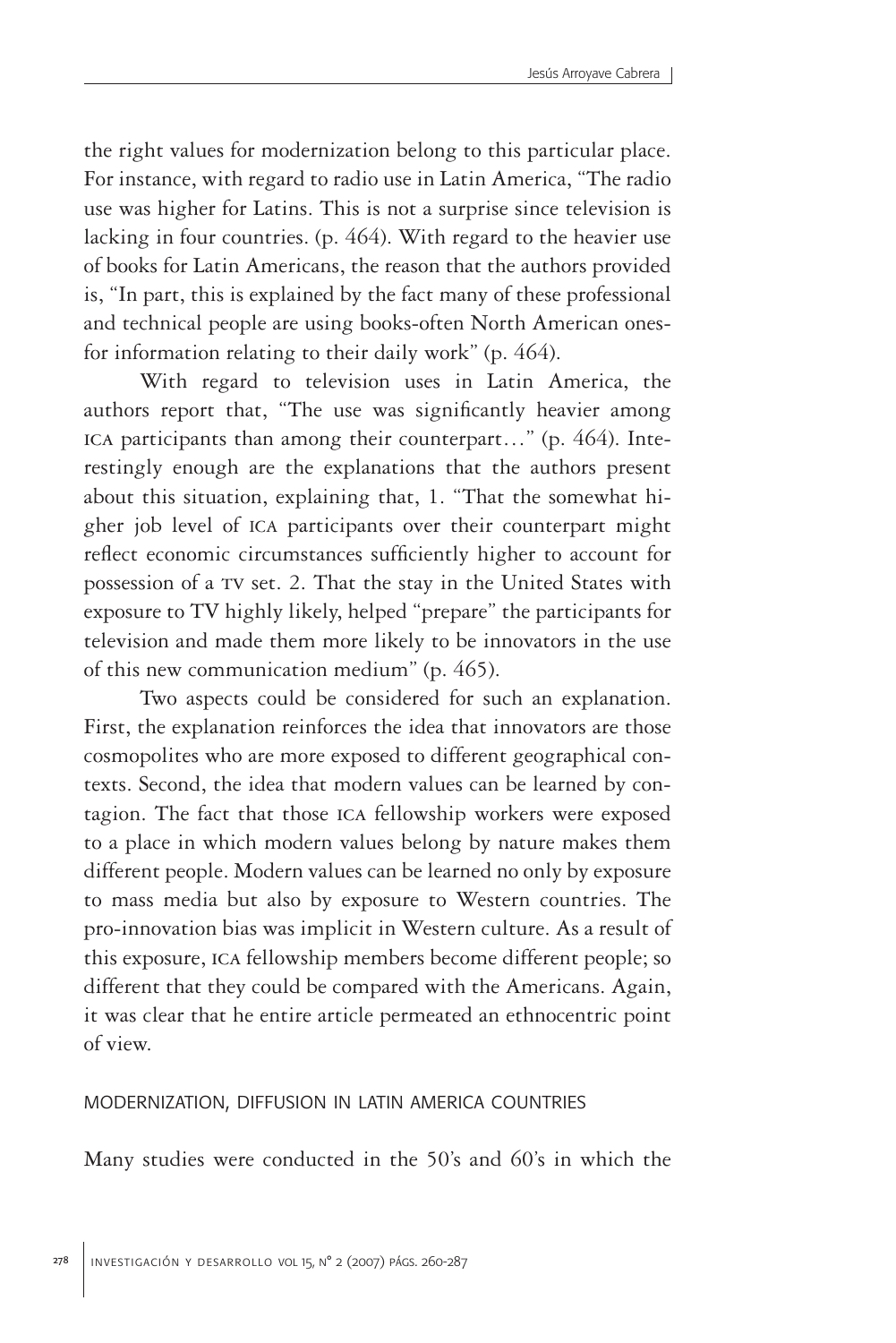idea to diffuse innovation through mass media was the panacea to instill modern values in Latin America. In all those studies, diffusion research appeared mixed with the modernization theory.

- $\blacksquare$  Spector (1963) found that radio programs were clearly effective in influencing villagers to adopt such health practices as vaccination and building of latrines. In the communities that received the radio treatment, radio was reported by inhabitants as the most influential medium in their decision to participate in the health practices.
- McNelly and Deutschmann (1963) found mass media exposure related to knowledge of a number of new topics, including some involving international politics.
- McNelly and Fonseca (1964) found that "exposure to the news through the print media is closely linked to the development of political awareness and participation among university students" (p. 231). In addition, exposure to the print media was found to be highly related to knowledge of world affairs and participation in politics.
- Fagen (1964) found a correlation between politics, socio-economic development, and mass communication.

The diffusion research done in the 50's and 60's from a review of McNelly (1966) concluded that , "Evidence has been cited from a number of recent studies of the role of mass communication in the creation of a favorable climate for modernization in Latin America" (p. 355).

In sum, most of the earlier studies in Latin American assumed that mass media were a powerful tool that could bring about modernization. Most of them assumed that Western values were the right ones for fostering development in this continent. In a majority of them communication was not conceived as a horizontal or reciprocal process. Likewise, the pro-innovation bias of the majority of research leads them to ignore local or contextual aspects of the region in which these studies were conducted.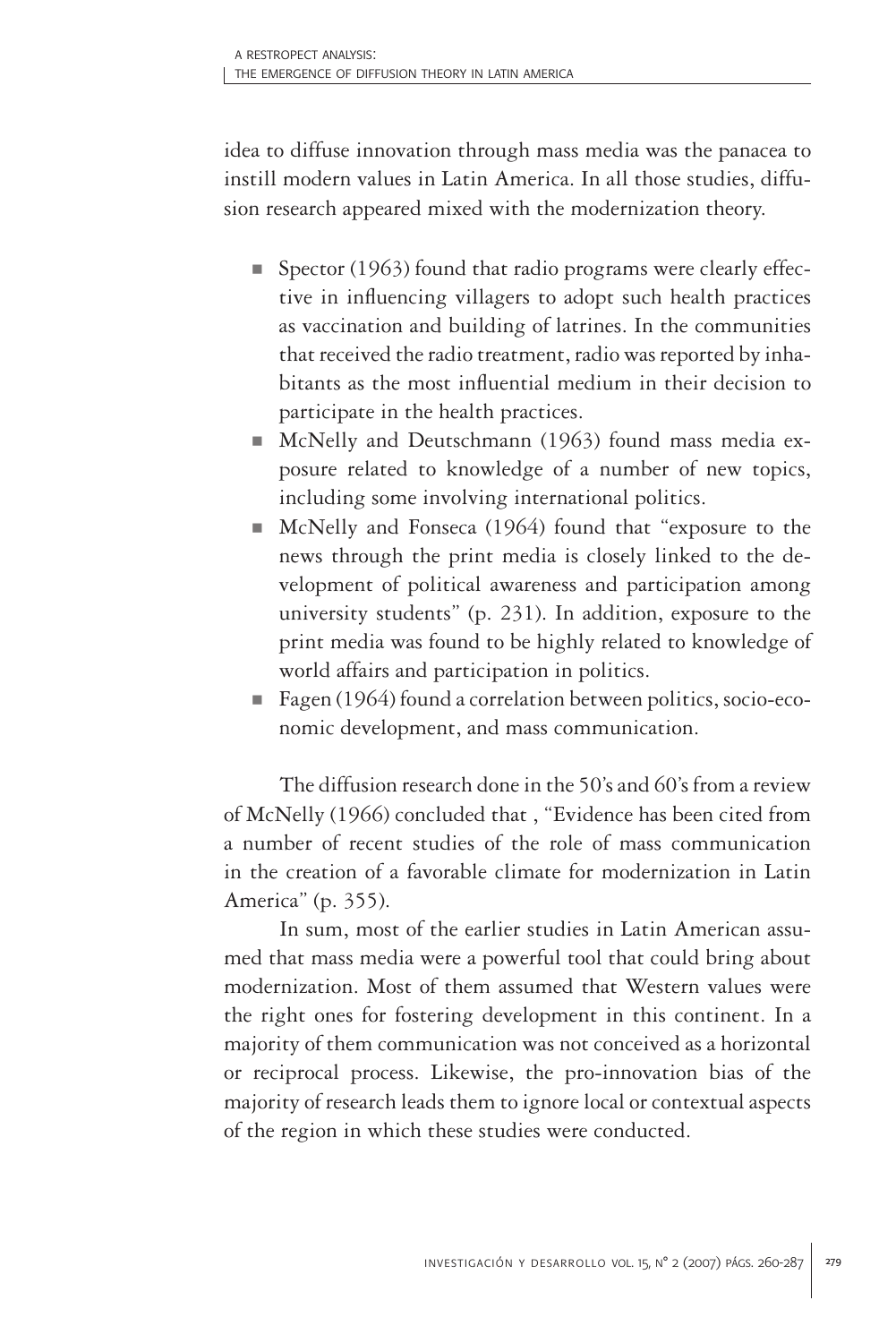# **DISCUSSION**

Diffusion of innovations, like any other theoretical model, was strongly influenced by the dominant ideas of its time. As has been previously discussed, four paradigmatic constructions left their mark on the early diffusion theory. These four paradigmatic constructions were the dominant paradigm, the linear communication model, the modernization theory, and the notion of powerful media effect. These intellectual constructions were pervasive and influential not only in communication and development but also in most of the social science. As a matter of fact, some scholars argue that "the modernization paradigm became the intellectual property of all the social sciences" (Hulme & Turner, 1990: 34). These paradigmatic constructions that shaped earlier diffusion theory had a particular impact on the way that this theory was applied in Latin America.

The dominant paradigm as a broader concept was present in all the studies reviewed here. Rogers (1965), Deutschmann (1962) and McNelly (1966)'s articles embraced implicitly the idea that economic growth through industrialization was the key to development. Likewise, in most of the early diffusion studies the goals and objectives to reach were established by an "elite" outside of the community. As Rogers (1976) recognized later, "Central economic planning of development was widely accepted as legitimate and reasonable means by which a nation should seek development goals" (p. 123). Furthermore, the dominant paradigm was also reductionistic in nature. It posited that the causes of underdevelopment lay within the developing countries. Similarly, the culture of Third World countries was the bottleneck that impeded development. However, this paradigm ignored the role that recent decolonized countries come to play in the World economic context. Likewise, the *individual blame bias* tends to ignore the power structure of the society.

The linear conceptualization of communication permeated all the studies that have been mentioned. In none of them did the authors discuss if the innovation of the diffusion of ideas, tech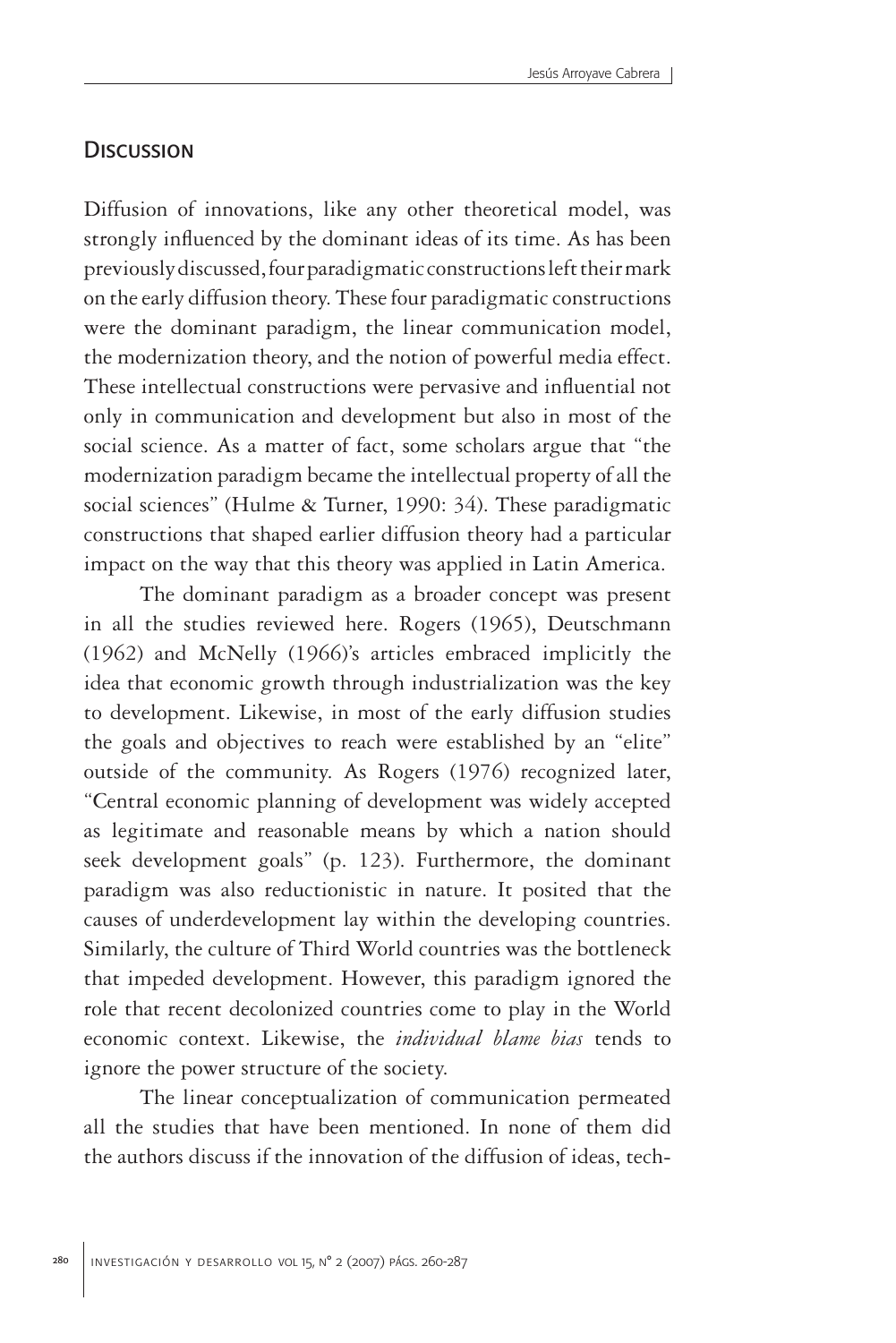nology, and values is something that members of the audience want to adopt. The audience was considered a passive receiver of the messages that are broadcast by the mass media. The messages have their goal: instill modern values and change behavior. However, nobody seems to ask the right questions: Do you identify with these messages? Are these messages related to your own personal, social and cultural values? Similarly, chances for the community to participate in their own process of transformation and change were practically neglected. As some scholars brilliantly suggest, "Research emphasis on developing nations usually stressed how to communicate Western ideas and models *to* these countries, not how to communicate *with* them" (Mowlana & Wilson, 1990: 60).

With regard to modernization theory, most of the earlier studies reviewed here maintained the assumption that Western countries, but in particular the United States were the models to follow in order to achieve the stage of development. Authors such as Rogers (1965), Deutschmann (1963), McNelly (1966), and McNelly and Deutschmann (1963) have an underlying confidence that extrapolating the set of values of the *Protestant Ethic* to peasants would change their recalcitrant traditionalism to a modern perspective. Authors, such as McClelland, Hagen, Pye, Deutsch, Lerner, and Schramm, who subscribed to the Weber idea that the *Protestant Ethic* was responsible for the development of the spirit of capitalism and consequently of the economic growth, they were cited as a way to support such a notion. However, what remains clear is that it was an ethnocentric approach. The consensus in modern communication and development research is that people of each country should decide how they want to develop without looking for foreign models that are conceived in different social contexts.

With regard to the notion of the media's powerful effect, most of the earlier diffusion studies emphasized that media could be considered "magic multipliers" for achieving modernization in developing worlds. Mass media were considered as independent variables that could influence attitudes, knowledge and behavior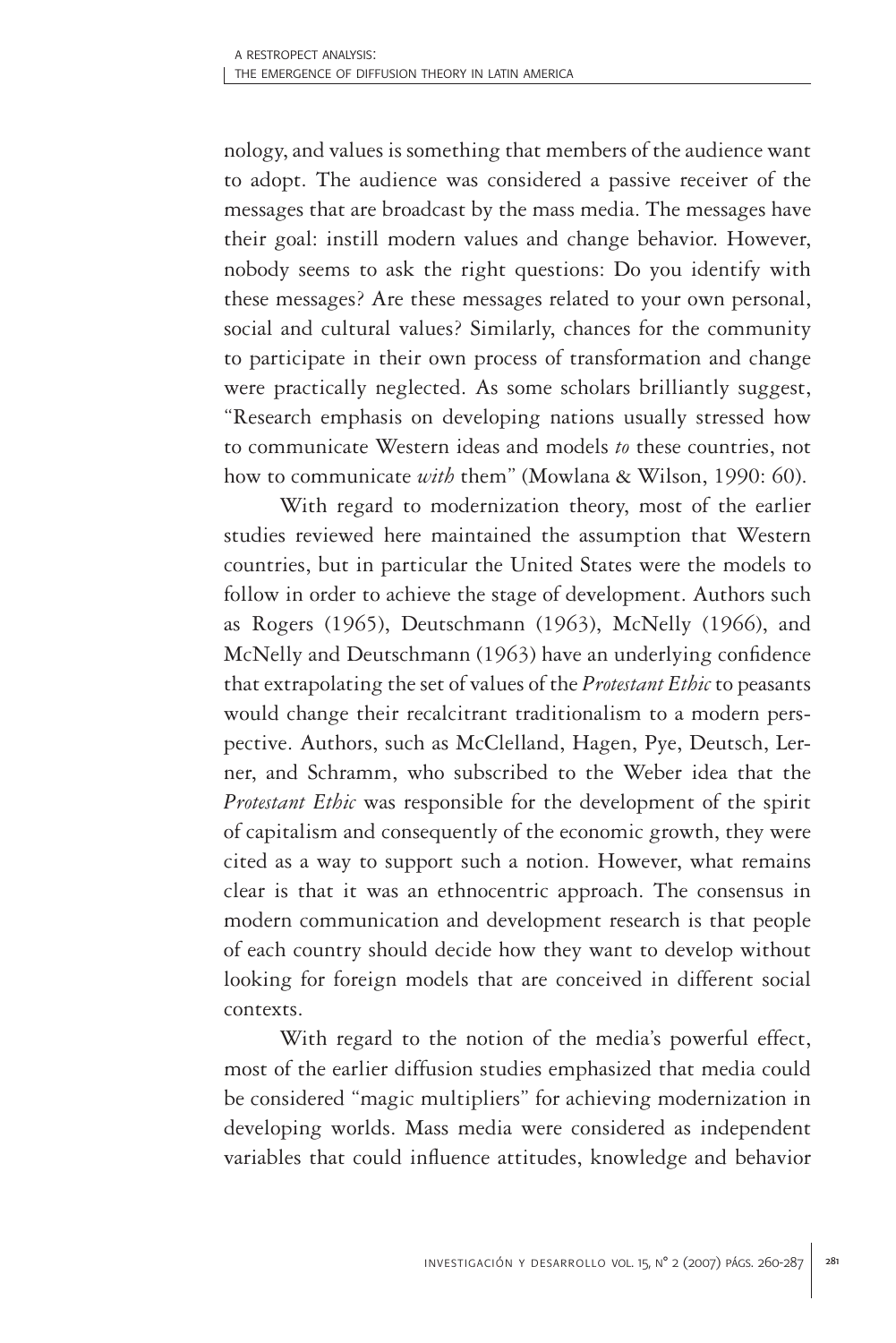and *caused* social change. In studies such as those conducted by Deutschmann (1963), Rogers (1965), Spector (1963), McNelly (1966), Fagen (1964), and McNelly and Fonseca (1964) mass media "leads the peasant down the road of modernization" and creates a "favorable climate of modernization in Latin America." Interestingly enough, the powerful media effect had been questioned in the American Academia in the 40's. Perhaps Third World people were considered so naïve that such finding did not apply to them.

It is also noteworthy that, since the time of agriculture innovation in the 60's and 70's, diffusion of innovations has not been applied very often in Latin America. It is pretty unusual to see any article of diffusion research published in any Latin American communication journal. In fact, new generations of scholars and students of communication appear to ignore different applications of this theory. It seems that the early application of diffusion theory in that continent left a stigma that held new scholars away from this practical and popular theory. ID**&**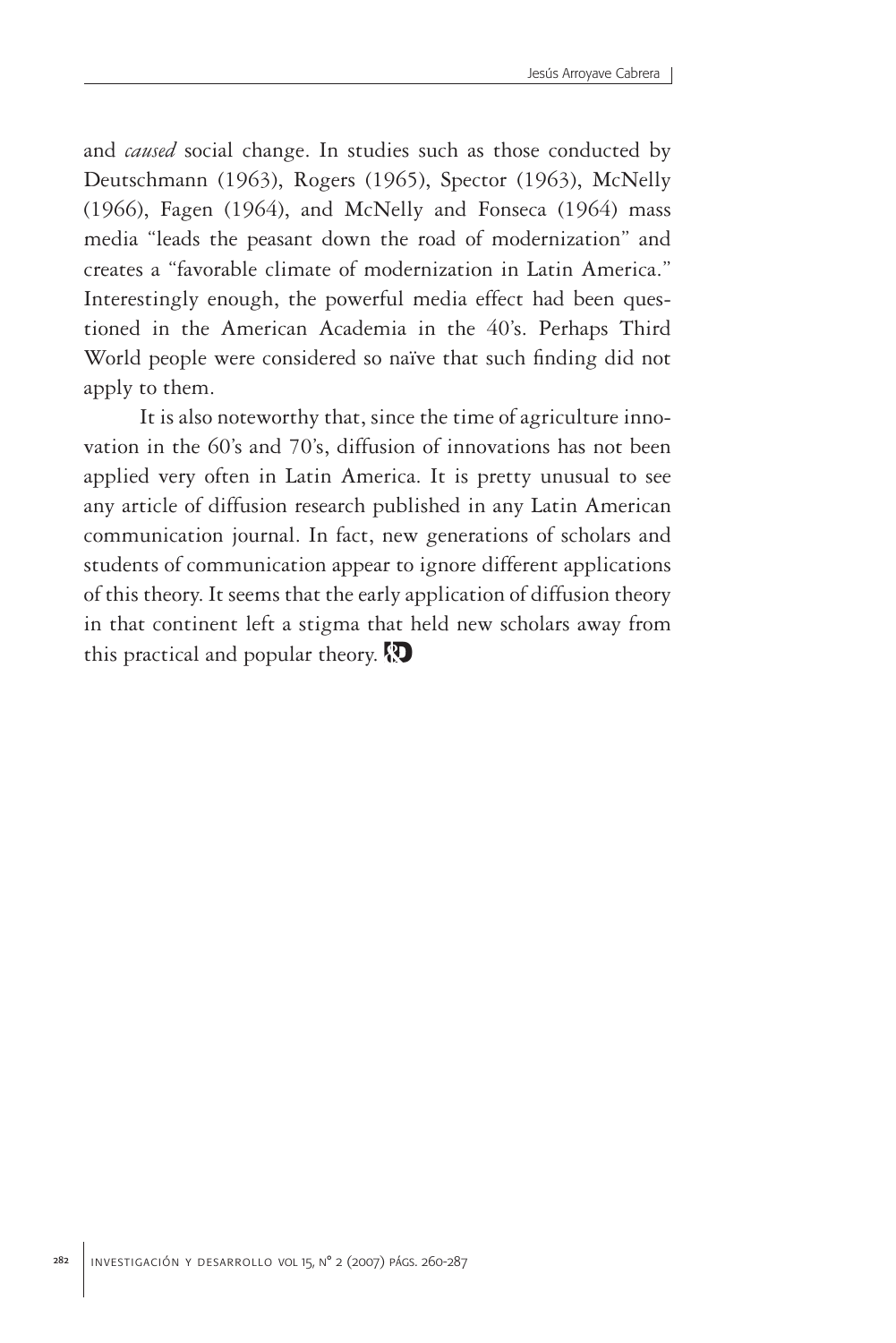# **REFERENCES**

- Arroyave, J. (2003 February). Diffusion of Innovations in Latin America: A Critical Review*.* Paper presented at the *XX Intercultural Communication Conference*, University of Miami, Coral Gable, FL.
- Atkin, D. & Jefres, L. (1998). Understanding Internet adoption as telecommunications behaviors. *Journal of Broadcasting & Electronic Media, 42* (4), 475-491.
- Babbie, E. (2001). *The practice of social research*, <sup>9th</sup> ed. Belmont: Wadsworth.
- Baran, S. & Davis, D. (1995). *Mass communication theory: Foundations, ferment and future.* Wadsworth: Belmont, California.
- Beltran, L.R. (1974, September). "Communication Research in Latin America: The blindfolded inquiry". Paper presented to the meeting of the *International Scientific Conference on Mass Communication and Social Consciousness in a Changing World*. Leipzig, Germany.
- Beltran, L.R. (1975). Form of cultural dependency: Research ideologies in conflict. *Journal of Communication, 25* (2), 8-15.
- Beltran, L.R. (1976). Alien premises, objects, and methods in Latin American communication research. *Communication Research, 3* (2), 107- 132.
- Catalan, C. & Sunkel, G. (1991). La tematización de las comunicaciones en América Latina. *Comunicaciones, 74,* 22-38.
- Crawford, C. & Strohkirch, C (2000). Organizational innovations: Understanding of agents of technologicals influence. *Electronic Journal of Communication, 10* (1, 2).
- Danko, W. & MacLachlan, J. (1983). Research to accelerate the diffusion of a new invention. *Journal of Advertising Research, 23* (3), 39-43.
- Deutschmann, P. (1963) The mass media in an underdeveloped village. *Journalism Quarterly, 40*, 27-35.
- Deutschmann, P. & Mendez, A. (1962). *Adoption of new foods and drugs in Cholena: A Preliminary report*. Programa Interamericano de formacion popular: Costa Rica.
- Deutschmann, P. & McNelly, J. (1964). Factor analysis of characteristics of Latin American countries. *American Behavioral Scientist, VIII,* 25- 29.
- Diaz Bordenave, J. (1976). Communication of agricultural innovations in Latin America: The Need for New Model. *Communication Research, 3* (2), 135-154.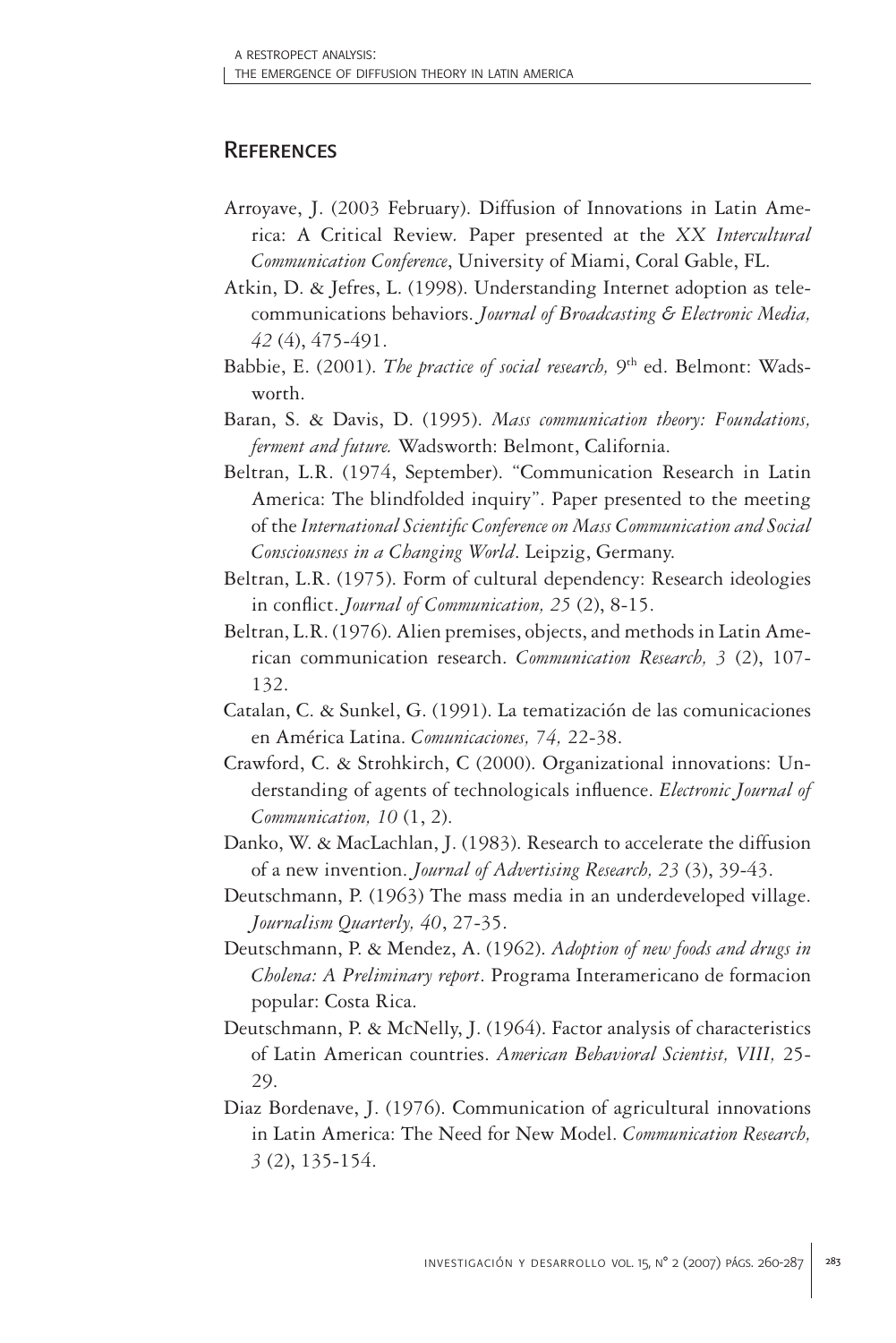- Dickerson, M.D. & Gentry, J. (1983). Characteristic of adopters and non-adopters of home computers. *Journals of Consumer Research, 10*, 225-234.
- Deutschmann, P., McNelly, J. & Ellingsworth, H. (1961). Mass media use by sub-elites in 11 Latin American countries. *Journalism Quarterly, XXXVIII,* 460-472.
- Dupagne, M. & Seel, P. (1998). *High-definition television: A global perspective.* Ames, IA: Iowa State University Press.
- Dutton, W.H., Rogers, E. M. & Jun, S. H. (1987a). *The diffusion and impacts of information technology in households.* Oxford surveys in information technology (Vol. 4, 133-193). New York: Oxford University Press.
- Dutton, W., Rogers, E. & Jun, U.H. (1987b). Diffusion and social impacts of personal computers. *Communication Research, 14*, 219-250.
- Dupagne, M. (1999). Exploring the characteristic of potencial High-Definition Television *Adopters. Journal of Media Economics, 12*(1), 35-50.
- Fagen, R. (1964). Relations of communication growth to national political system I less developed countries. *Journalism Quarterly, XLI,* 87- 94.
- Frey, L., Botan, C. & Kreps, G.(2000). *Investigating communication: An introduction to research methods*, 2nd ed. Needham Height.
- Grunig J. (1970) Communication and the economic decision-making processes of Colombian Peasants. *Economic Development and Cultural Change, 34*, 67-79.
- Garrison, B. (2001). The role of computer in news-gathering. *Newspaper Research Journal.*
- Garrison, B. (2001). Diffusion of online information technologies in newspaper newsrooms. *Journalism and New Technologies, 2* (2), 2 21- 239.
- Havens, A. (1972). Methodological issues in the study of development. *Sociologia Ruralis, 12,* 252-272.
- Heikinnen, K. & Reese, S.D. (1986). Newspaper readers and a new information medium. *Communication Research, 13,* 19-36.
- Hulme, D. & Turner, M.M.( 1990). *Sociology and development: Theories, policies and practices*. New York: St. Martin Press.
- James, M.L., Wotring, C.E. & Forrest, E.J. (1995). An exploratory study of the perceived benefits of electronic bulletin board use and their impact on other communication activities. *Journal of Broadcasting & Electronic Media, 39*, 30-50.
- Kuhn, T. (1970). *The structure of scientific revolutions*. Chicago: University of Chicago Press.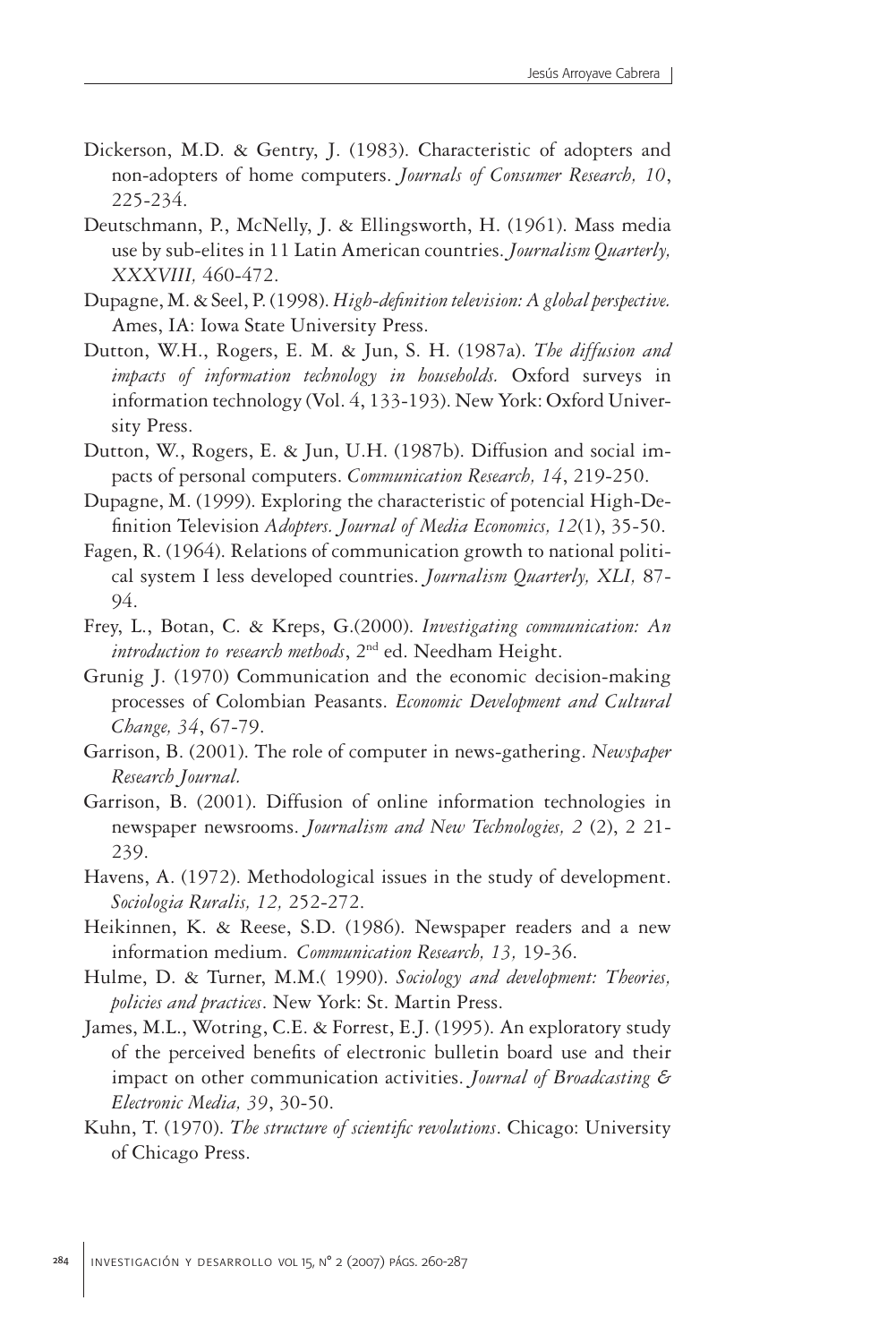- LaRose, R. & Atkin, D. (1992). Audiotext and the re-invention of the telephone as a mass medium. *Journalism Quarterly, 69,* 413-421.
- Lazarsfeld, P., Berelson, H. & Gaudet, H. (1948). *The people's choice.* New York: Columbia University Press.
- Lin, C.A. (1994). Exploring potential factors for home videotext adoption. In J. Hanson (Ed.), *Advances in Telematics, 2,* 111-121. New York: Ablex.
- Lin, C.A. (1998). Exploring the personal computer adoption dynamics. *Journal of Broadcasting & Electronic Media, 41* (1), 95-112.
- Lin, C.A. & Atkin, D.J. (1998). *Communication technology and society: Audience adoption and uses of the new media*. Cresskill, N.J.: Hampton.
- Lin, C. (1994) Exploring potential factors for home videotext adoption. *Advances in Telematics, 2,* 111-121.
- Linc, C. (1997, August). *Exploring potential predictors of personal computer adoption*. Paper presented at the annual meeting of the Association for Education in Journalism and Mass Communication. Chicago.
- Lerner, D. (1958). *The passing of Traditional Society: Modernizing the Middle Eats*. New York: Free Press.
- Lowery, S. & DeFleur, M. (1995). *Milestone in Mass Communication Research*, 3<sup>rd</sup> ed. Longman: New York.
- Maier, S. (2000). Digital diffusion in newsrooms. The uneven advance of computer-assisted reporting. *Newspaper Research Journal, 21* (2), 95- 110.
- Mahler A. & Rogers, E. (1999). The diffusion of interactive communication innovations and the critical mass: The adoption of telecommunications services by German banks. *Telecommunications Policy, 23* (10- 11), 719-740.
- Markus, M. (1987). Toward a "critical mass" theory of interactive media: Universal access, interdependence, and diffusion. *Communication Research, 14* (5), 491- 511.
- Matterlard, A & Matterlard, M. (1997) *Historia de las teorías de la comunicación*. Barcelona: Paidós.
- Matterlard, A. (2002). *Historia de la sociedad de la información*. Barcelona: Paidós.
- Melkote, S. & Rao, S. (2001). *Critical issues in communication: Looking inward for answers*. London: Sage.
- Melkote, S. & Steeves, H.. (2001). *Communication for development in the Third World: Theory and Practice for empowerment*. London: Sage.
- McNelly, J. (1966). Mass communication and the climate for modernization in Latin America. *Journal of Inter-American studies, 8* (3), 345- 357.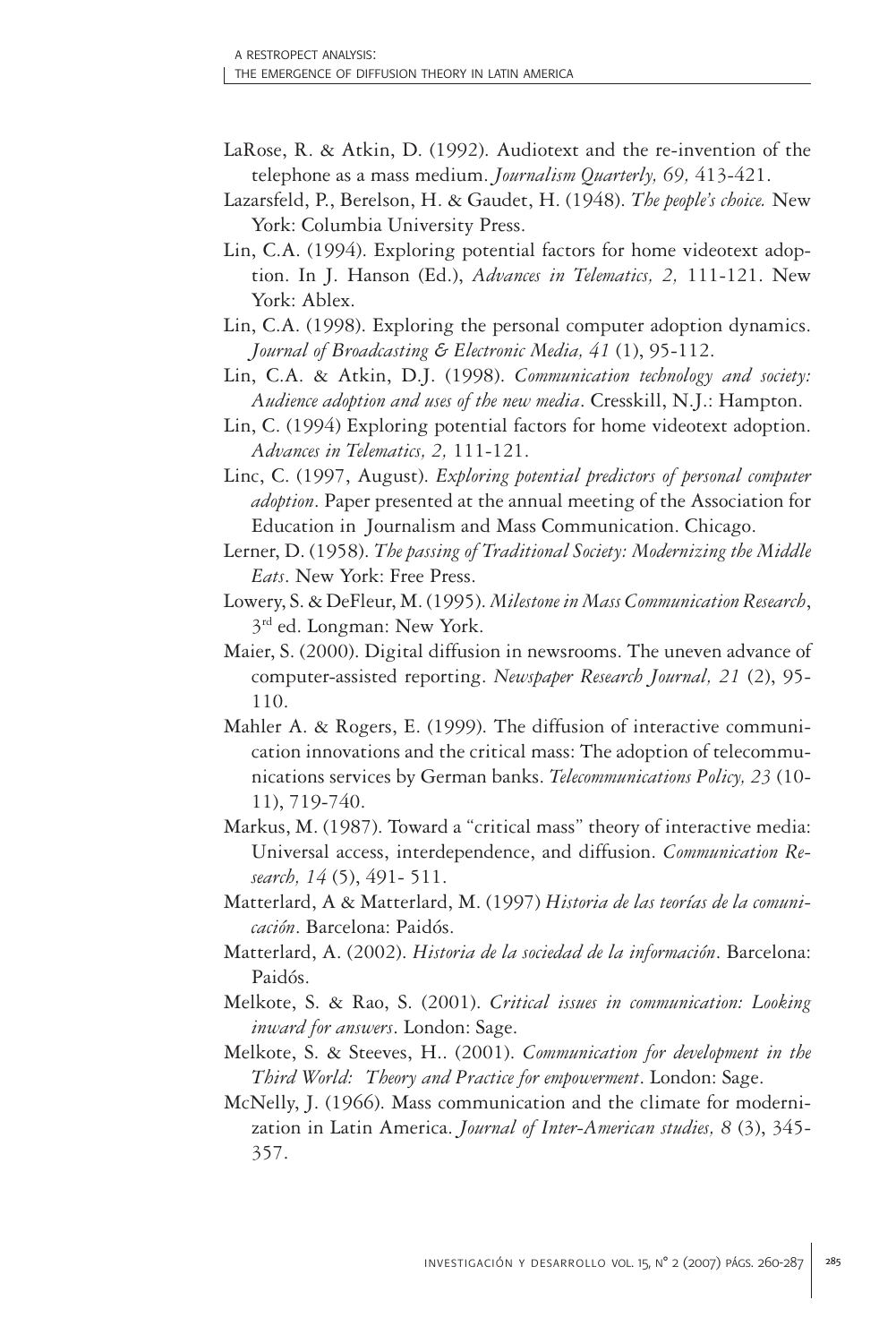- McNelly, J. & Fonseca, E. (1964 ). Media use and political interest at the university of Costa Rica. *Journalism Quarterly, XLI,* 225-331.
- McNelly, J. & Deutschmann, P (1963). Media use and socioeconomic status in a Latin American capitals. *Gazette, IX,* 1-15.
- McQuail, D. & Windahl, S. (1981). *Commutations Models.* New York: Longman.
- Mowlana, H. & Wilson, L. (1990). *The passing of Modernity: Communication and the transformation of society.* Longman: New York.
- Neundork, K., Atkin, D. & Jefres, L. (1998). Understanding adopters of audio information innovations. *Journal of Broadcasting and Electronic Media, 42* (1), 80-112.
- Niebauer W., Abbott, L., Corbin, L. & Neibergall, J. (2000). Computer adoption levels of Iowa dailies and weeklies. *Newspaper Research Journal, 21* (2), 82-94.
- Pereira, J., Bonilla, J. & Benavides, J. (1998). La comunicación en contextos de desarrollo: Balances y perspectivas. *Signo y Pensamiento, 32,* 119-138.
- Reagan, J. (1987). Classifying adopters and non-adopters of four technologies using political activity, media use and demographic variables. *Telematics and Informatics, 4,* 3-16.
- Rice, R. (1993). Media appropriateness: Using social presence theory to compare traditional and new organizational media. *Human Communication Research, 19*, 451-484.
- Rice, R. & Webster, J. (1998). Organizational communication: Lunch at the Intranet cafe. In C.A. Lin & D.J. Atkin (Eds.). *Communication technology and society: Audience-adoption and uses of the new media.* Cresskill, N.J.: Hampton.
- Rogers, E. (1962). *Diffusion of innovations*. New York: The Free Press.
- Rogers, E. (1983). *Diffusion of innovations,* 3rd ed. New York: McMillan.
- Rogers, E. (1965). Mass media exposure and modernization among Colombian Peasant. *Public Opinion Quarterly, XXIX* (4), 614-625.
- Rogers, E. & Adhikarya, R. (1979). Diffusion of innovations: an up-todate review and commentary. *Communication Yearbook, 3,* 67-80.
- Rogers, E. & Singhal, A. (1996). Diffusion of innovations. in Michael Salwen and Don Stack (Eds.), *An integrated approach to communication theory* (pp. 409-420). Mahwan, New Jersey: Lawrence Erlbum Associates.
- Roger, E. (1983). *Diffusion of innovations*, 3rd ed. New York: Free Press.
- Rostow, W.(1960). *The Stages of Economic Growth: A Non-Communist Manifesto.* Cambridge, UK: University Press.